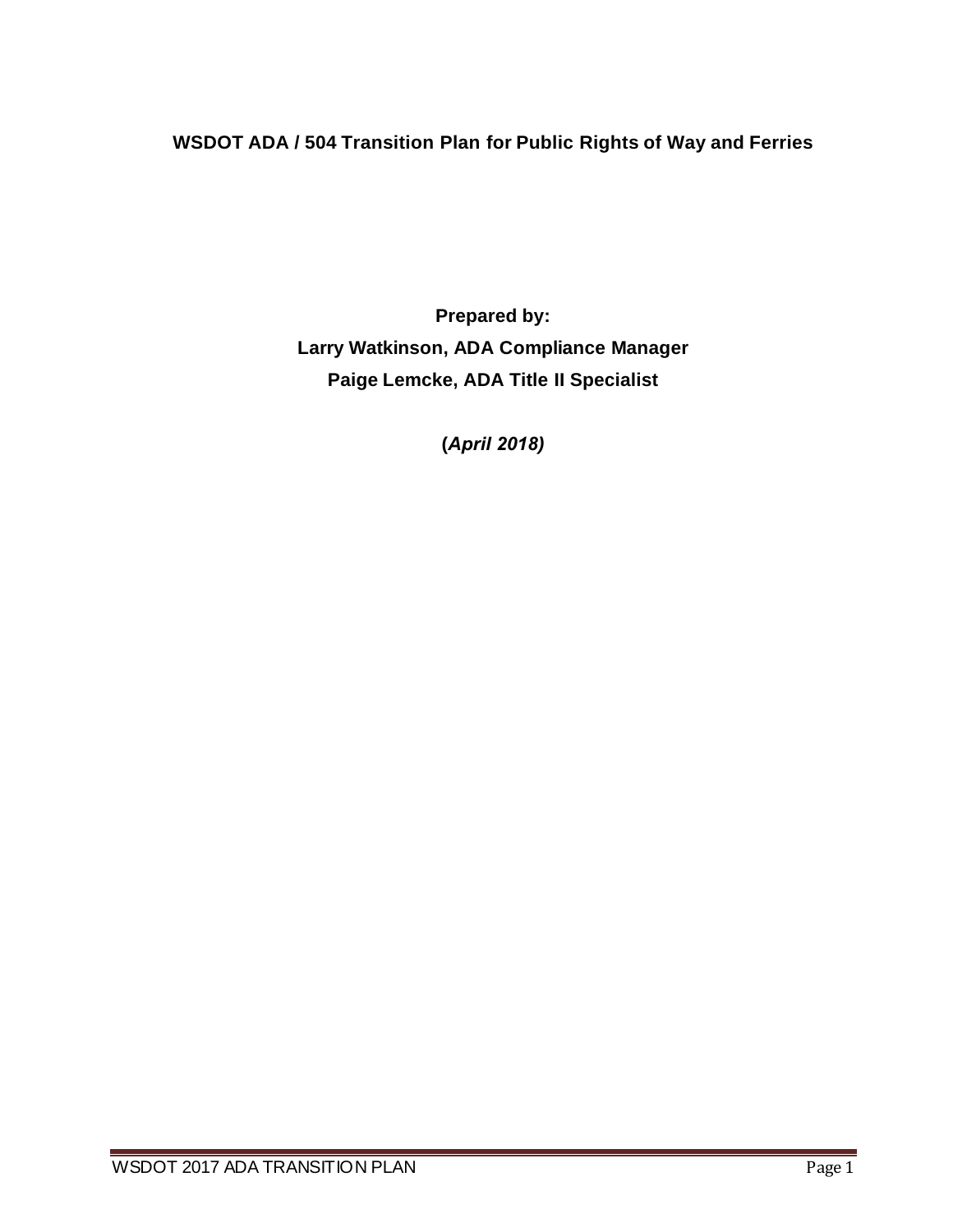#### **Title VI Notice to Public**

It is Washington State Department of Transportation policy to ensure that no person shall, on the grounds of race, color, national origin, or sex, as provided by Title VI of the Civil Rights Act of 1964, be excluded from participation in, be denied the benefits of, or be otherwise discriminated against under any of its federally funded programs and activities. Any person who believes his or her Title VI protection has been violated, may file a complaint with WSDOT's Office of Equal Opportunity. For additional information regarding Title VI complaint procedures and/or information regarding our nondiscrimination obligations, please contact the Title VI coordinator within the Office of Equal Opportunity by calling 360-705-7090.

### **Americans with Disabilities Act (ADA) Information**

WSDOT is committed to providing equal access to its facilities, programs and services for persons with disabilities. The material contained in this document can be made available in an alternate format by emailing the WSDOT Diversity/ADA Affairs team at wsdotada@wsdot.wa.gov or by calling toll free: 855-362-4ADA (4232). Persons who are deaf or hard of hearing may make a request by calling the Washington State Relay at 711.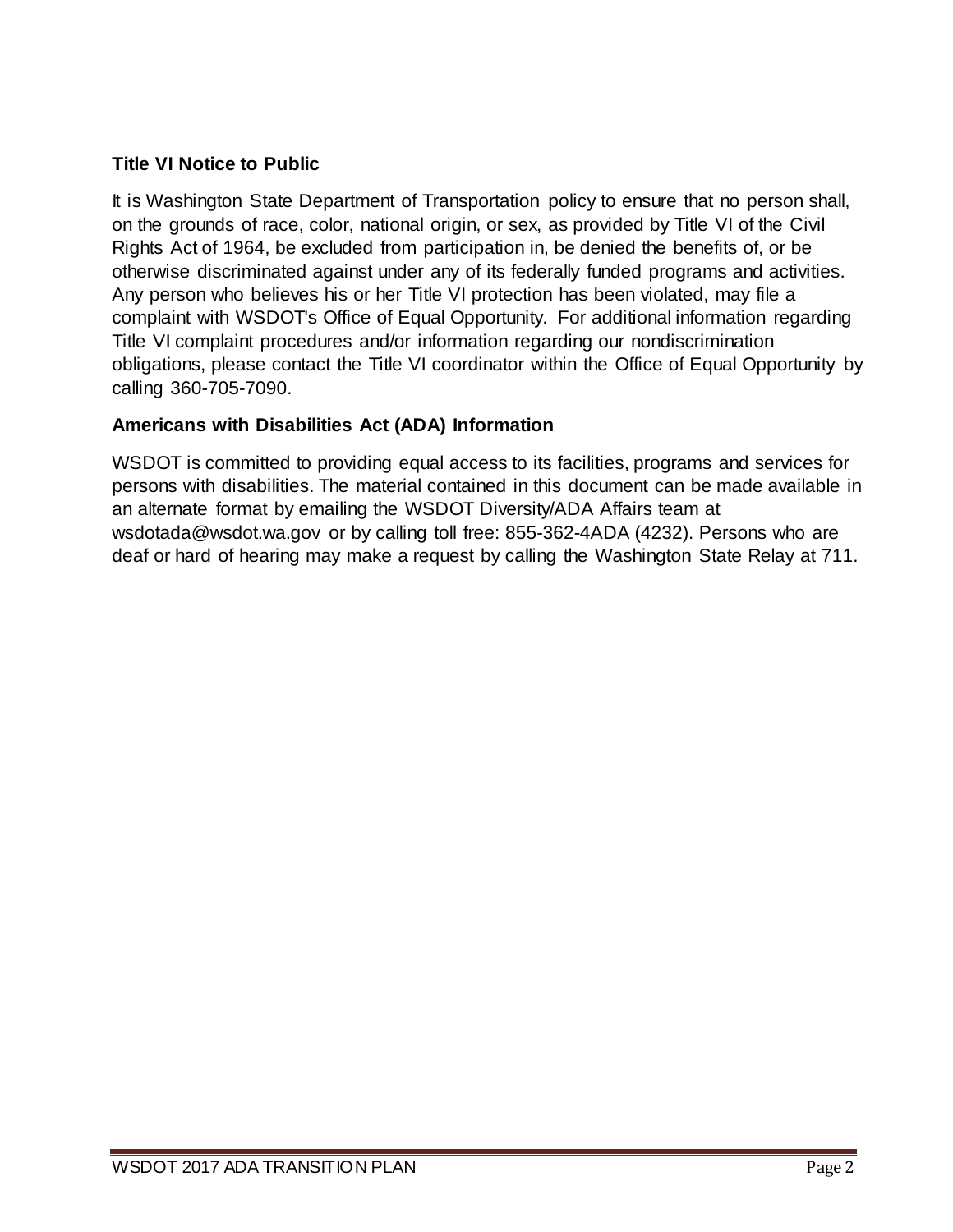#### **Foreword**

The Washington State Department of Transportation understands the vital role it plays in ensuring tangible and meaningful equal access for persons with disabilities in their communities. In accordance with 28 CFR §35.150(d), Title II of the Americans with Disabilities Act, WSDOT has created this ADA Transition Plan. This ADA Transition Plan is a living document and provides a programmatic plan on how WSDOT will remove accessibility barriers to pedestrian facilities and elements within WSDOT's control. This transition plan addresses all WSDOT owned facilities, including all facilities within limited access, all facilities within WSDOT public right of way outside of cities, and certain facilities and elements (such as WSDOT owned pedestrian signals) inside cities with less than 25,000 in population. This transition plan also addresses facilities and vessels owned by the Washington State Ferries. WSDOT's goal in implementing this transition plan is to become fully compliant with the ADA by providing equal access for all users of its programs and services.

In order to ensure success, WSDOT will continue to rely upon and expand partnerships with the disability community and other stakeholders, including cities, counties, and transit districts who share a common interest with WSDOT in addressing accessibility needs. WSDOT solicits and welcomes input from individuals affected by the usability of our facilities. WSDOT is committed to fulfilling its obligations under the ADA and Sections 504 and 508 of the Rehabilitation Act in order to achieve equal access for all who use WSDOT services, programs, and activities.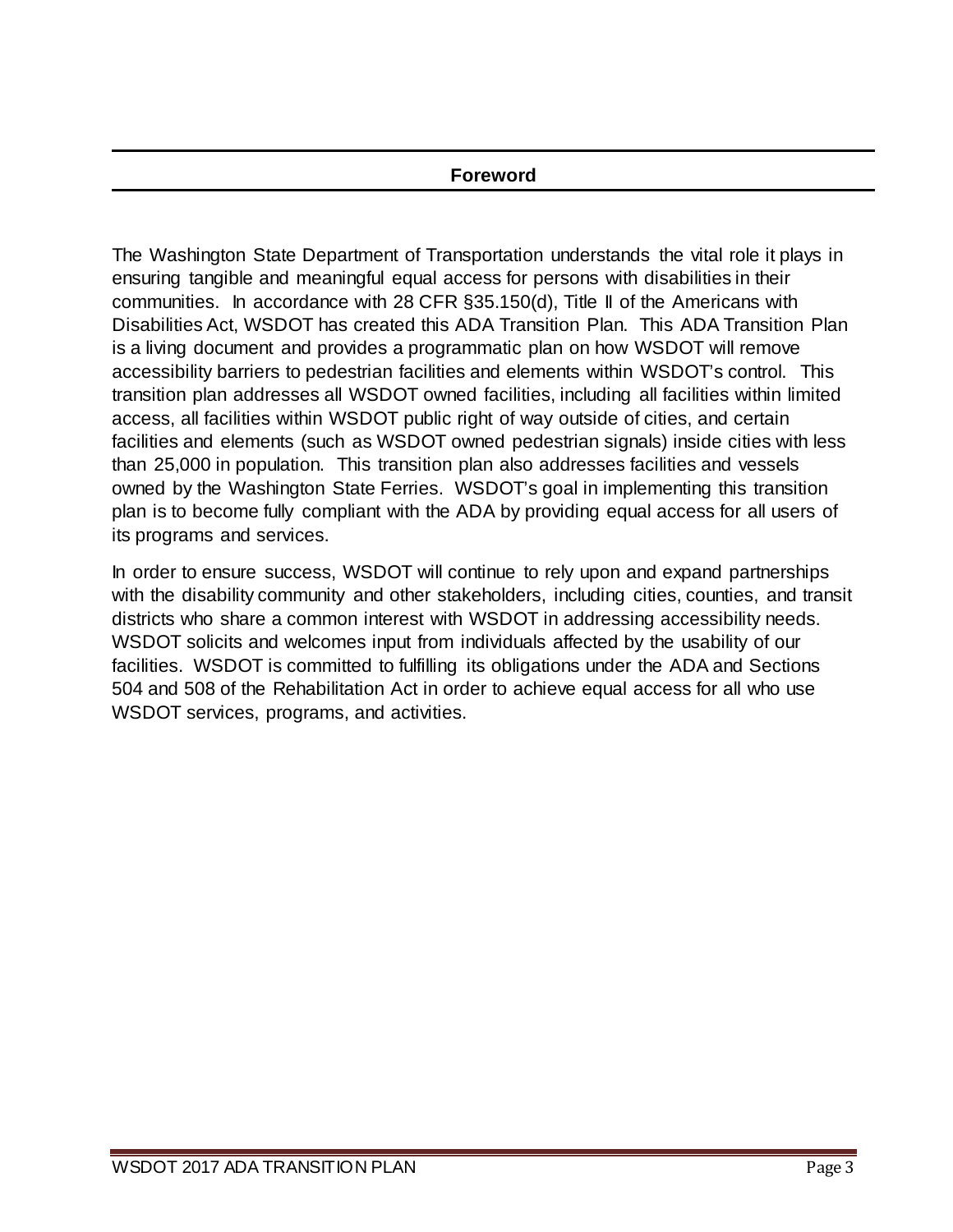#### **Content**

|                 | I. Transition Plan for Washington State Department of Transportation 6       |
|-----------------|------------------------------------------------------------------------------|
| 1.0             |                                                                              |
| 2.0             | 2.1<br>2.2<br>2.3<br>2.4                                                     |
| 3.0             | 3.1<br>3.2<br>3.3<br>3.4<br>3.5                                              |
| 4.0             | WSDOT's Plan to Identify and Address Remaining ADA Features in<br>4.1<br>4.2 |
| $\mathbf{II}$ . | 1.0<br>2.0<br>3.0<br>4.0                                                     |
| III.            |                                                                              |
| IV.             |                                                                              |
| V.              |                                                                              |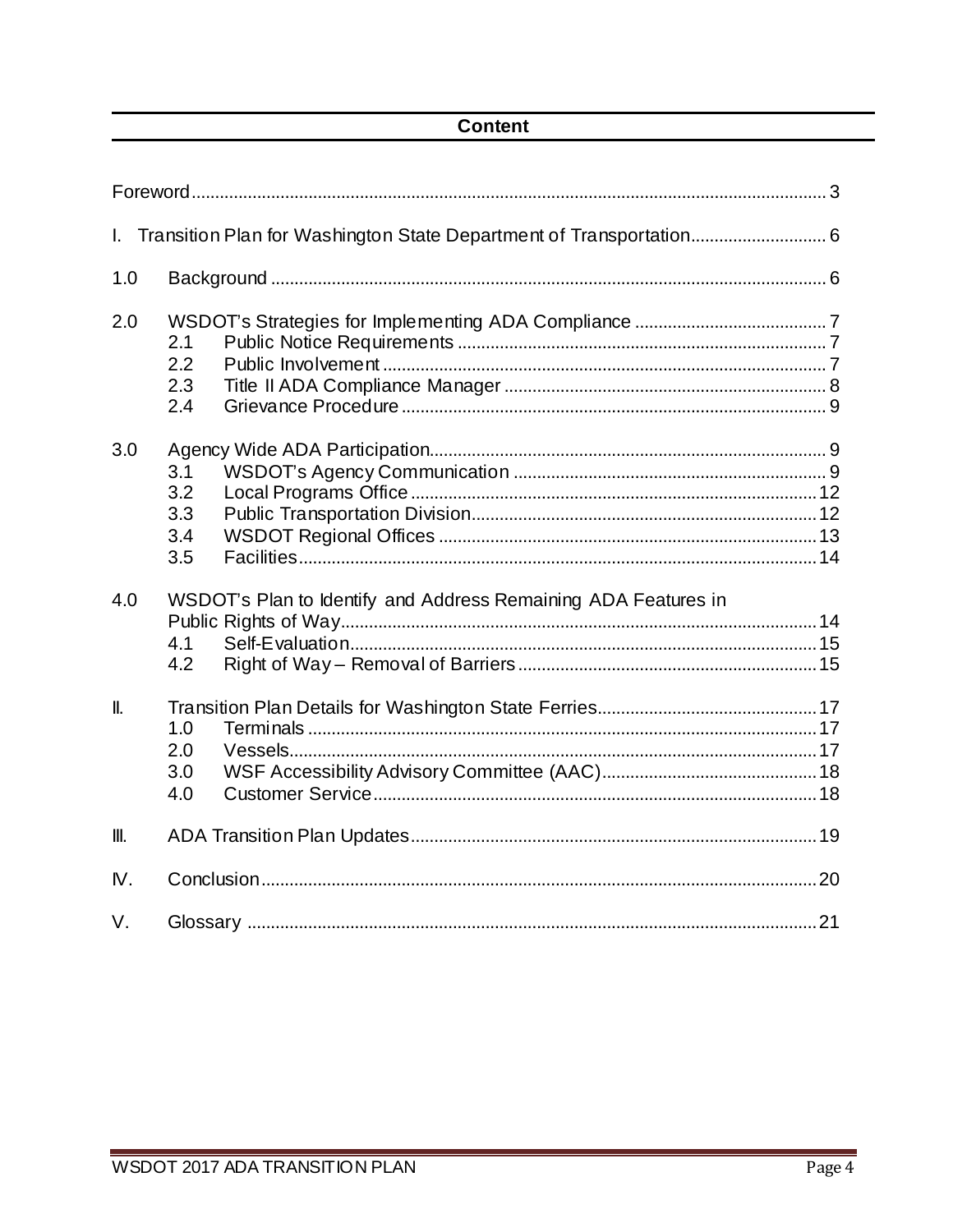Table of Contents **Page** 

| Title II Notice                                  |    |
|--------------------------------------------------|----|
| <b>WSDOT Strategic Plan</b>                      |    |
| <b>Community Engagement Plan</b>                 |    |
| Transition Plan Survey and Responses             |    |
| Grievance Procedure                              | 9  |
| <b>WSDOT Safety Rest areas</b>                   | 14 |
| <b>WSDOT Self-Evaluation Data</b>                | 15 |
| ADA Non Compliance Codes and ADA Data Dictionary | 15 |
| 2017-2020 ADA Improvement Schedule               | 15 |
| <b>Barrier Prioritization Methodology</b>        | 17 |
| Design Manual Ch. 1510                           | 17 |
| WSF Terminal Modernization and ADA improvements  | 18 |
| Our Commitment to Accessibility Brochure         | 20 |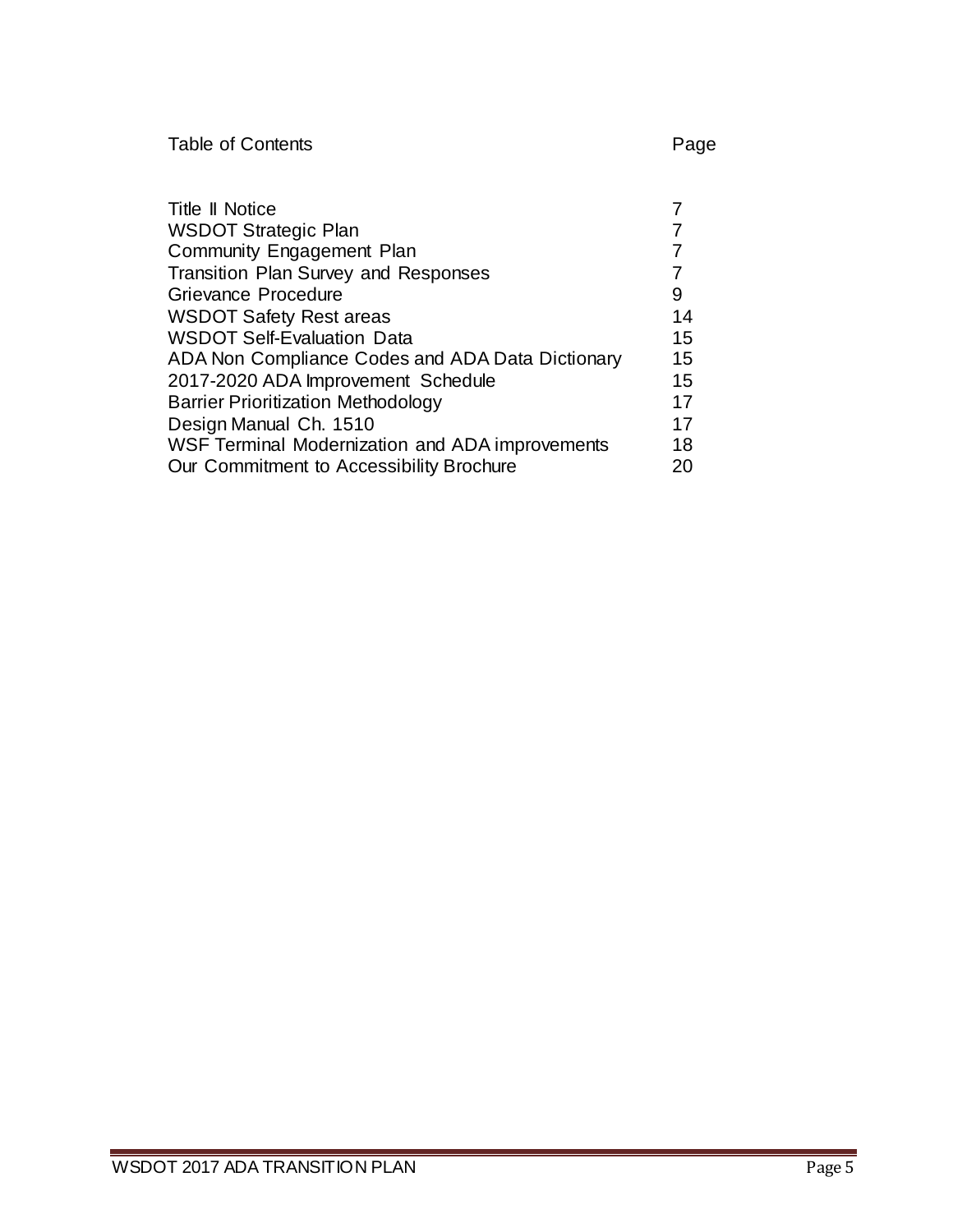# **Washington State Department of Transportation ADA Transition Plan for Title II and**

**Sections 504 and 508 of the Americans with Disabilities Act**

# **I. Transition Plan for Washington State Department of Transportation**

#### **1.0 Background**

Title II of the ADA (28 CFR Part 35) pertains to the programs, activities and services of state and local governments. Since the passage of the ADA in July 1990, WSDOT has proactively addressed Title II requirements associated with transportation projects. This ADA Transition Plan is a requirement under the ADA.

WSDOT created its first ADA Transition Plan in 1995, based upon the standards of the 1991 ADA Accessibility Guidelines. The 1995 ADA Transition Plan addressed barriers associated with WSDOT buildings and its on-site facilities, rest areas and Ferry operations. However, the 1995 plan did not specifically address the features within WSDOT right of way. WSDOT has taken steps in subsequent years to identify barriers associated with these features within the public right of way. WSDOT's 2017 ADA Transition Plan addresses those features that were not included in the 1995 plan.

This transition plan identifies actions taken and sets forth actions that WSDOT will take over the next several years to remove barriers within the public right of way and all WSDOT owned facilities identified during WSDOT's continued selfevaluation efforts. WSDOT is committed to achieving substantial ADA compliance, as demonstrated by the comprehensive approach outlined in this plan. This includes WSDOT strategies for public engagement and involvement, detailing agency wide ADA roles and responsibilities, and WSDOT's plan to identify, prioritize and address ADA features in agency facilities, public right of way, and the Washington State Ferry system.

Section 504, Rehabilitation Act of 1973 (29 U.S.C.§701)

Section 504 says in pertinent part: No otherwise qualified individual with a disability in the United States, shall, solely by reason of his or her disability, be excluded from the participation in, be denied benefits of, or be subjected to discrimination under any program or activity receiving Federal financial assistance. This part applies to each recipient of Federal financial assistance from the Department of Transportation and to each program or activity that receives such assistance.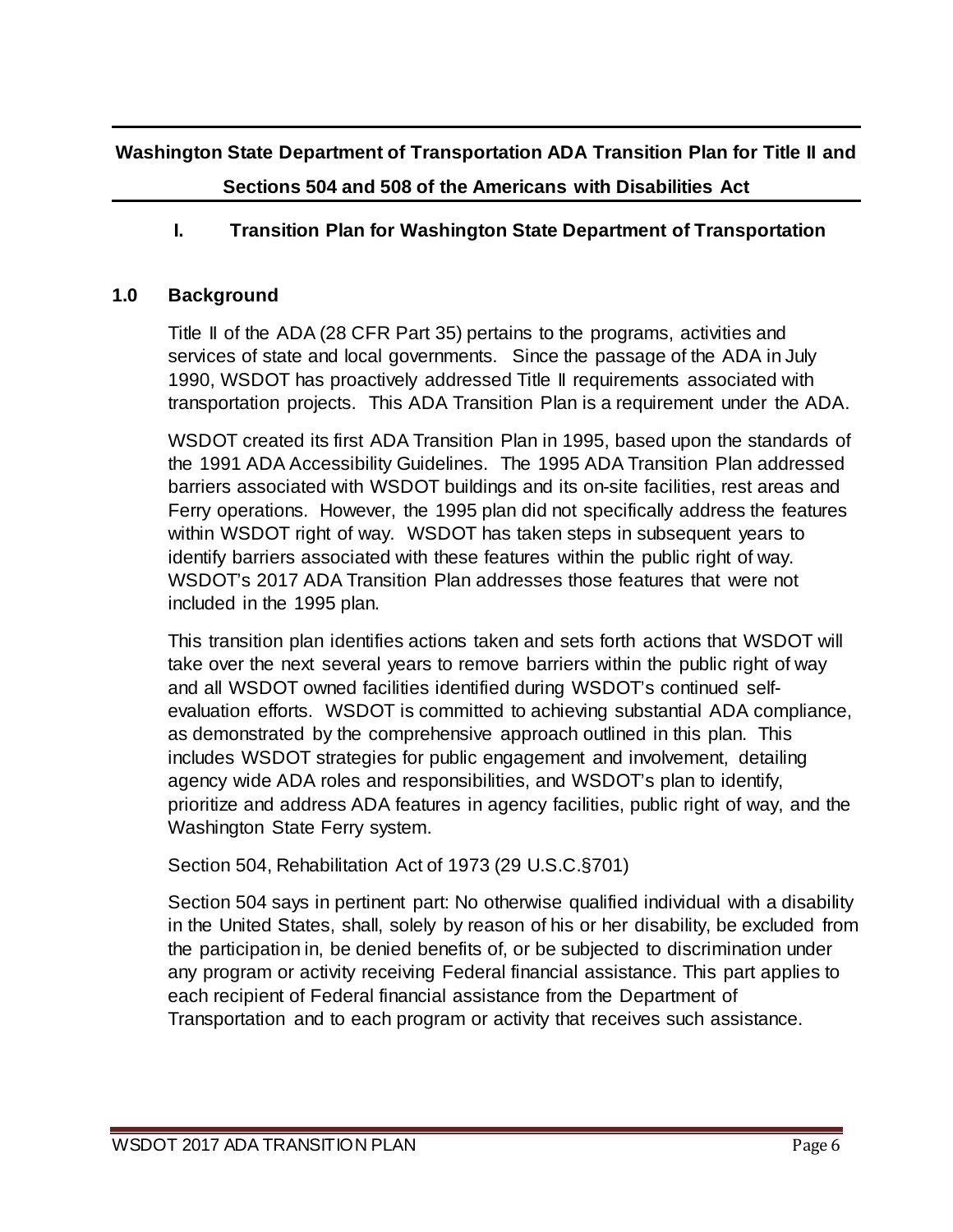# **2.0 WSDOT's Strategies for Implementing** *ADA Compliance*

### **2.1 Public Notice Requirements**

The ADA requires state and local governments to post a public notice about the rights of the public and the responsibility of the government entity under the ADA. WSDOT provides this notice on its website, public meeting notices, employment bulletins, and all other printed materials for public consumption. See the attached Notice under the Americans with Disabilities Act. [ADA Title II Notice](http://www.wsdot.wa.gov/publications/fulltext/access/ADATIInotice.pdf) (pdf)

### **2.2 Public Involvement**

In 2014, WSDOT adopted a new [Strategic Plan](http://www.wsdot.wa.gov/publications/fulltext/access/wsdotstrategicplan.pdf) (pdf) that places Community Engagement among the top goals for the agency. A Community Engagement Team convened, and in 2015, WSDOT published the "Guiding Principles for Community Engagement." The guiding principles are intended for all WSDOT staff to use during engagement and outreach efforts and include statements such as, "Seek out voices not traditionally heard, including people who are traditionally unable to participate due to age, disability, income, or national origin." WSDOT adopted a new [Community Engagement Plan](http://www.wsdot.wa.gov/sites/default/files/2017/02/28/FinalCEP2016.pdf) (pdf), recently updated in December 2016. The plan applies to the entire agency and emphasizes working with partners, stakeholders, communities and individuals; including providing access to the agency's decision-making process and providing information early and in easily understandable and accessible formats.

Public involvement is essential in transportation decision making. Accordingly, WSDOT sought public input to validate the self-evaluation findings and the content of its transition plan. Public feedback was obtained via public engagement meetings, surveys circulated to interested groups and stakeholders, a comprehensive statewide news release and notice on the WSDOT's public website. WSDOT also circulated the transition plan amongst other city and county transportation agencies. WSDOT ADA staff collected email addresses and contact information from attendees at public events and contact information for disability groups, community members and advocates. The survey was sent to several large email groups and lists that were known to be members of the disabled community or advocate groups, special interest groups and individuals who asked to be included in our public outreach.

A copy of the survey questions and the responses is attached to this plan with any personal information removed. The survey remains available to the public for continued input. [Survey Questions and Responses](http://www.wsdot.wa.gov/publications/fulltext/access/surveyresponses2017.pdf) (pdf)

WSDOT has noted and considered all comments received from the public regarding the self‐evaluation findings and the implementation of the transition plan, and will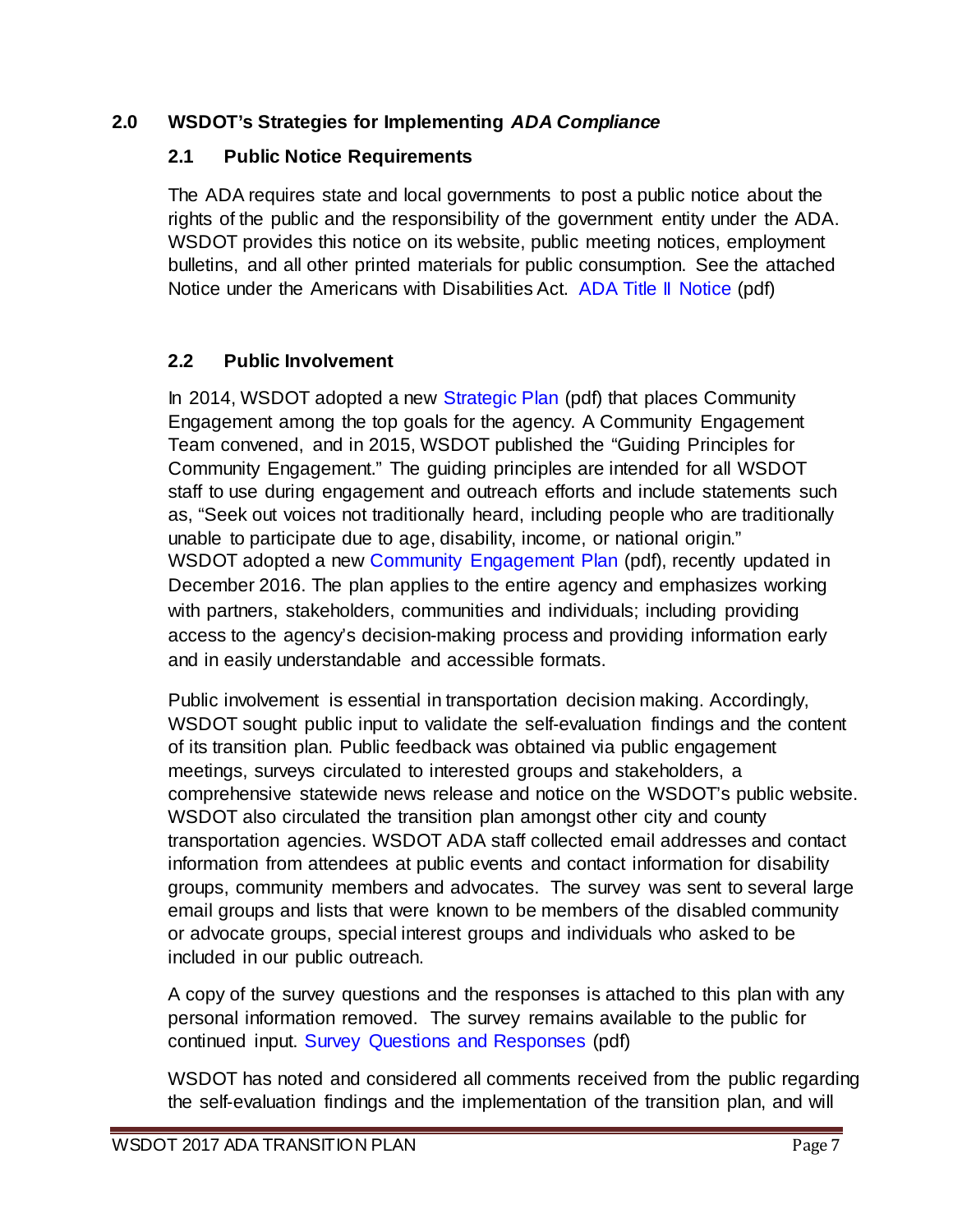address changes to the transition plan, as appropriate. In some instances, specific individuals have been contacted to discuss their comments when related to a specific barrier, location, or incident of concern for further investigation or resolution. Continued distribution of the survey, along with electronic distribution of our updated Transition Plan will increase the amount of public feedback to the agency and WSDOT will continue to analyze and respond to feedback from the public.

## **2.3 Title II ADA Compliance Manager**

## **Contact Information**

Larry Watkinson ADA Title II, Sections 504/508 Compliance Manager 310 Maple Park Avenue SE P.O. Box 47314 Olympia, WA 98504-7314 1-855-362-4232 (toll free) wsdotada@wsdot.wa.gov Fax 360-705-6801

The ADA Compliance Manager and staff are located within the Office of Equal Opportunity at WSDOT Headquarters. The Office of Equal Opportunity reports directly to the Secretary of Transportation who has responsibility for the implementation of the agency's ADA Transition Plan. The ADA Compliance Manager is also the agency ADA Coordinator as required by Federal Regulation.

The ADA Compliance Manager serves as the central reference point for all ADA matters within the agency, including reviewing maximum extent feasible documentation when alterations cannot be made within ADA specifications. The ADA Compliance manager serves as the approving authority on behalf of the Secretary for accepting non-compliant ADA improvements to the maximum extent feasible where facilities or elements cannot be constructed or modified to be completely ADA compliant.

Various regional offices and divisions within WSDOT offer ADA training to staff and/or constituents. The WSDOT ADA Compliance manager contributes to the development of agency wide ADA training and has input regarding the content. The ADA Compliance manager also assists in developing and implementing agency wide ADA policies and procedures. The regions are expected to include the ADA Compliance manager when addressing ADA issues, including complaints,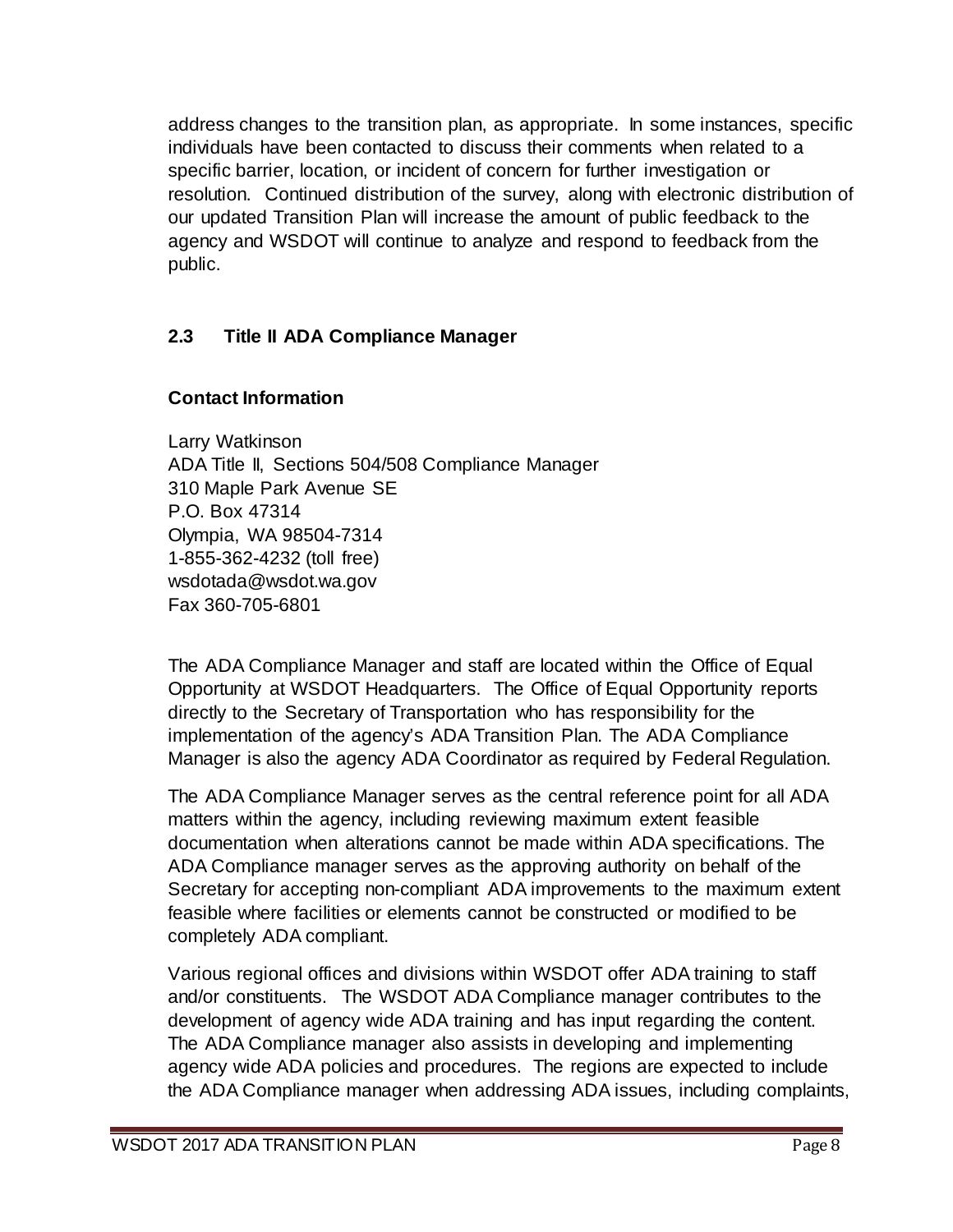and use the ADA Compliance manager as a resource for interfacing with their local disability advocate groups.

The ADA Compliance manager and staff serve a central role in receiving, tracking, and resolving public complaints regarding ADA Title II, and Sections 504 and 508 of the Rehabilitation Act that may include complaints about accessibility barriers or any other ADA-related issues regarding WSDOT facilities or right of way.

# **2.4 Grievance Procedure**

WSDOT's ADA Grievance Procedures are included in this report. The procedures can also be accessed from WSDOT's website. The procedures provide details on how to file and resolve a complaint. [ADA Grievance Procedure](http://www.wsdot.wa.gov/publications/fulltext/access/ADAGrievanceprocedure.pdf) (pdf)

Complaints and requests for accommodations involving ADA issues within WSDOT are directed to the ADA Compliance manager. Complaints can be accepted in a number of ways, including the WSDOT [ADA mailbox](mailto:WSDOTADA@WSDOT.WA.GOV) and toll-free number (1-855- 362-4ADA (4232) listed on WSDOT's public web site. ADA complaints received by WSDOT regional offices or other divisions of WSDOT, including Public Transportation, Rail and Washington State Ferries, are forwarded to the ADA Compliance Office in Headquarters for tracking, investigation and resolution if necessary.

# **3.0****Agency Wide ADA Compliance Participation**

WSDOT encompasses a number of divisions that have specific duties and responsibilities to further the transportation services delivered by the agency. Each of these specialized divisions have responsibilities under the ADA. The ADA Compliance manager, Washington State Ferries, Communications Office, Local Programs, Public Transportation Division, and each regional office have staff who are responsible for ensuring ADA compliance within their respective programs.

# **3.1 WSDOT's Headquarters Communication Office**

According to Section 35.160(a) of the ADA, "A public entity shall take appropriate steps to ensure the communications with applicants, participants, and members of the public with disabilities are as effective as communications with others." WSDOT is committed to providing appropriate auxiliary aids and services leading to the provision of effective communication for qualified persons with disabilities, including qualified sign language interpreters, documents in Braille, and other ways of making information and communications available to people who have speech, hearing, or vision impairments.

WSDOT's Headquarters Communications Office is placing greater emphasis on increasing the agency's communication staff awareness of inclusion efforts within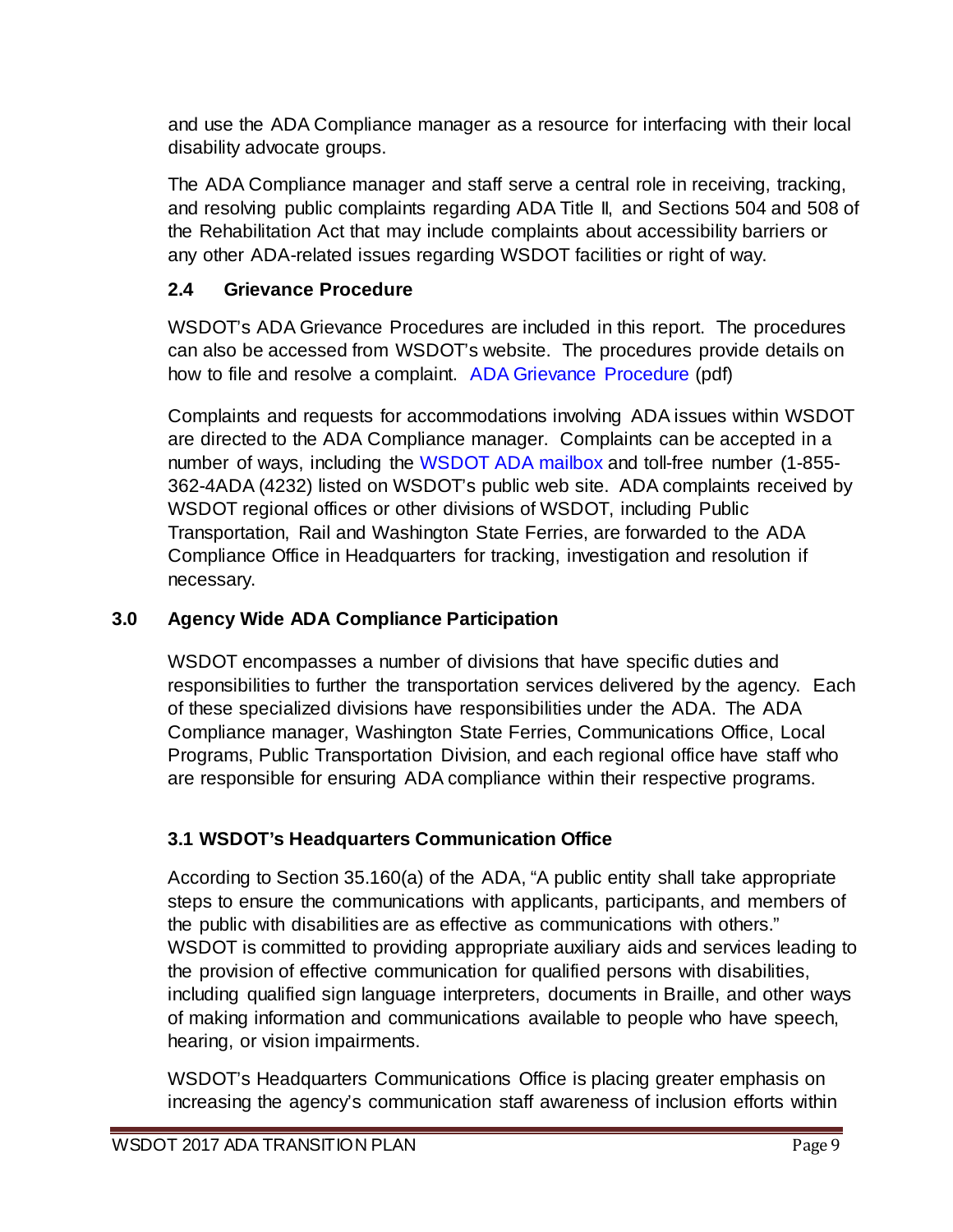the agency and providing guidance for meeting Americans with Disabilities Act, Limited English Proficiency and Title VI requirements.

In April 2016, the Communication's Office hosted an annual communications staff conference, which was attended by approximately 65 agency and consultant communicators. The conference included presentations by Office of Equal Opportunity staff to discuss accessibility topics including inclusion, Americans with Disabilities Act, Environmental Justice and Title VI. This was a key focus area to raise awareness of the importance of accessibility in our work and to describe the direction of this agency emphasis area.

Additional staff guidance on communications accessibility will be provided in an update of WSDOT Communication Manual. The online communication manual will provide links to information and best practice resources such as:

### [WSDOT ADA Information](http://www.wsdot.wa.gov/accessibility)

[Effective Communication Requirements](http://www.ada.gov/pcatoolkit/chap3toolkit.htm) 

[WSDOT Accessibility tools](http://www.wsdot.wa.gov/Communications/WebToolKit/AccessibilityTools.htm)

[Creating accessible online documents](http://www.wsdot.wa.gov/Communications/WebToolKit/AccessiblePDF.htm)

[ADA.gov](http://www.ada.gov/access-technology/index.html)

The communication manual will also provide staff information and guidance for using Department of Enterprise Services' master contracts for obtaining translation and interpreter services.

The Communications Office already requires that news releases to announce public meetings, open houses or other public events must all include ADA and Title VI notices. WSDOT has an edit team to review all agency news releases prior to distribution and ensures this requirement is met.

#### **Graphic Communications**

The Graphics Style Guide includes guidance on using ADA and Title VI notices on all public documents. Currently, agency documents are formatted for printing, however, documents could be made available in a plain text format on request.

WSDOT's graphic staff is aware of issues related to people who have visual disabilities or are color blind and take colorblindness into consideration when designing public documents. The Graphics Style Guide notes that use of red, blue and green cannot always be avoided, but use of different color values can make materials more readable for those with disabilities and includes a link to the [American Foundation for the Blind](http://www.afb.org/info/reading-and-writing/making-print-more-readable/35) (pdf) resources.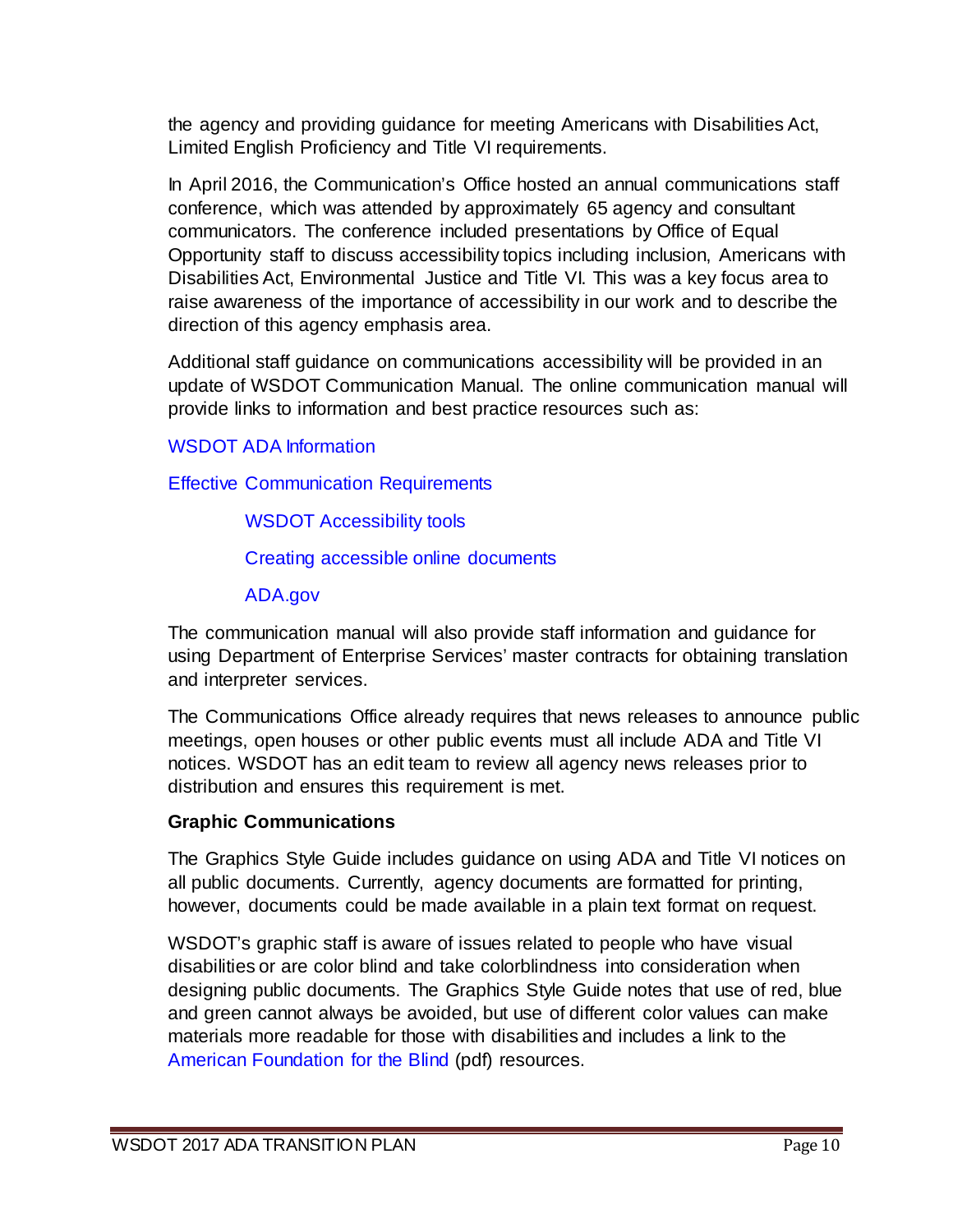The updated Graphics Style Guide also will communicate the expectation that clients will provide descriptive alt text for photos and images used in folios or other documents.

#### **Website Communications**

WSDOT has online internal guidance for making webpages accessible on the [Accessibility and Section 508 page.](http://www.wsdot.wa.gov/Communications/WebToolKit/AccessibilityTools.htm) The mandatory use of templates helps ensure agency webpages, such as project information, is accessible.

The agency's external website is mostly accessible to individuals who use screen readers and other assistive devices, with the exception of PDF documents. WSDOT currently has in excess of 15,000 PDF documents on its website and most of the older PDFs do not include tags. With our current version of Acrobat, it is taking Web Communications staff nearly an hour to make one page of our Gray Notebook Lite accessible. This is a significant resource challenge for us.

Due to our resource challenges, we will make existing PDF documents accessible by request and going forward, we will focus our efforts on improving document accessibility for the web.

## **Digital Media Communications**

WSDOT has launched Android and iPhone mobile apps that are accessible and conducted usability tests of the applications with a staff member who uses an assistive device. Both applications were launched in April 2016.

The Communication Office developed ["Video Standards and Best Practices"](http://www.wsdot.wa.gov/publications/fulltext/access/VideoStandardsBestPractices.pdf) (pdf) which addresses closed captioning of agency-produced videos: "Captioning is required of agency-produced videos in order to be compliant with the American Disability Act. Internal videos (like training videos) and uncut footage are an exception."

#### **Correspondence**

WSDOT's internal Correspondence Guidelines includes electronic templates for agency letters. As the online templates are being updated later this year, we will add tags to the WSDOT logo and address images in the template headers to meet accessibility requirements. We will also develop guidance related to accessibility considerations when corresponding, such as avoiding imbedded images, tables and other elements that are not readable to assistive devices.

## **3.2 Local Programs Office**

WSDOT Local Programs Office assists customers in the successful delivery of transportation projects by providing educational, technical, and financial support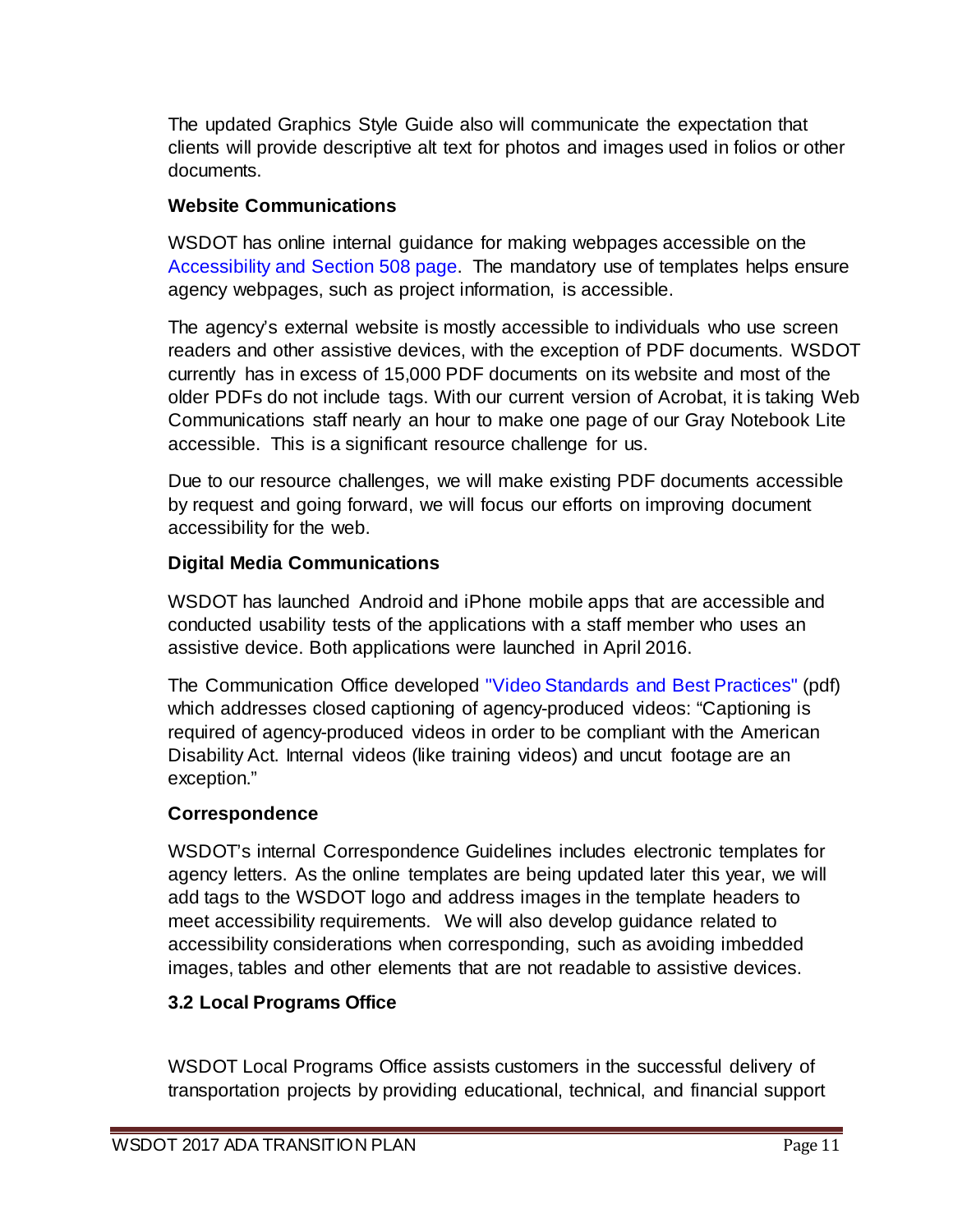to cities, counties, and other transportation partners such as tribal governments, ports, and transit agencies. WSDOT, through its Local Programs Office, has continued to coordinate with the local city and county agencies and communities to address ADA needs on state highways within their jurisdictions.

Local Programs has reached approximately 160 cities and counties in the past two years with classroom training and other technical assistance, since the inception of its ADA Technical Assistance program. Going forward, Local Programs projects to reach out to all 39 counties and 281 cities through its email distribution list and Local Technical Assistance Program newsletter to highlight the requirements for ADA self-evaluations and Transition Plans. Staff has also advertised that the office is available to provide technical assistance, especially to non-certification acceptance agencies with fewer than 50 employees.

Local Programs continues to encourage Washington's local public agencies toward compliance with their ADA responsibilities. As noted above, past activities have included ADA training, providing technical assistance and monitoring compliance with ADA requirements on existing federal aid projects. Local Programs anticipates implementing a deadline for certified acceptance agencies to have ADA transition plans in place, beginning three years after the approval of WSDOT's transition plan, in order for those agencies to continue to be eligible for federal highway funding. All other agencies should be in compliance no later than five years following the approval of WSDOT's transition plan in order to continue to remain eligible to receive federal highway funds. Local Programs has continued to raise the visibility of ADA awareness through periodic updates of its Local Agency Guidelines Manual Chapter 29, as well as incorporating ADA in its funding programs application.

## **3.3 Public Transportation Division**

The WSDOT Public Transportation Division is committed to ensuring that no entity shall discriminate against a person with a disability in connection with the provision of transportation service as outlined in 49 CFR Part 27, Part 37, and Part 38. Many of the grants the division awards are specifically geared towards providing access to those who would not otherwise have it.

Each grantee receives at least one on-site review during the biennium. During these site visits, the Public Transportation Division covers a wide variety of ADA topics including: service animals, automatic call outs, lift maintenance, securements, communication, ADA paratransit policies and other ADA topics. Since there has been a recent change in ADA guidance (Circular C 4710.1), the division is currently working on revising the checklist it uses for site visits. While staff has not previously evaluated grantees' transition plans, that task will be added in the next cycle. Grantees must be in compliance with these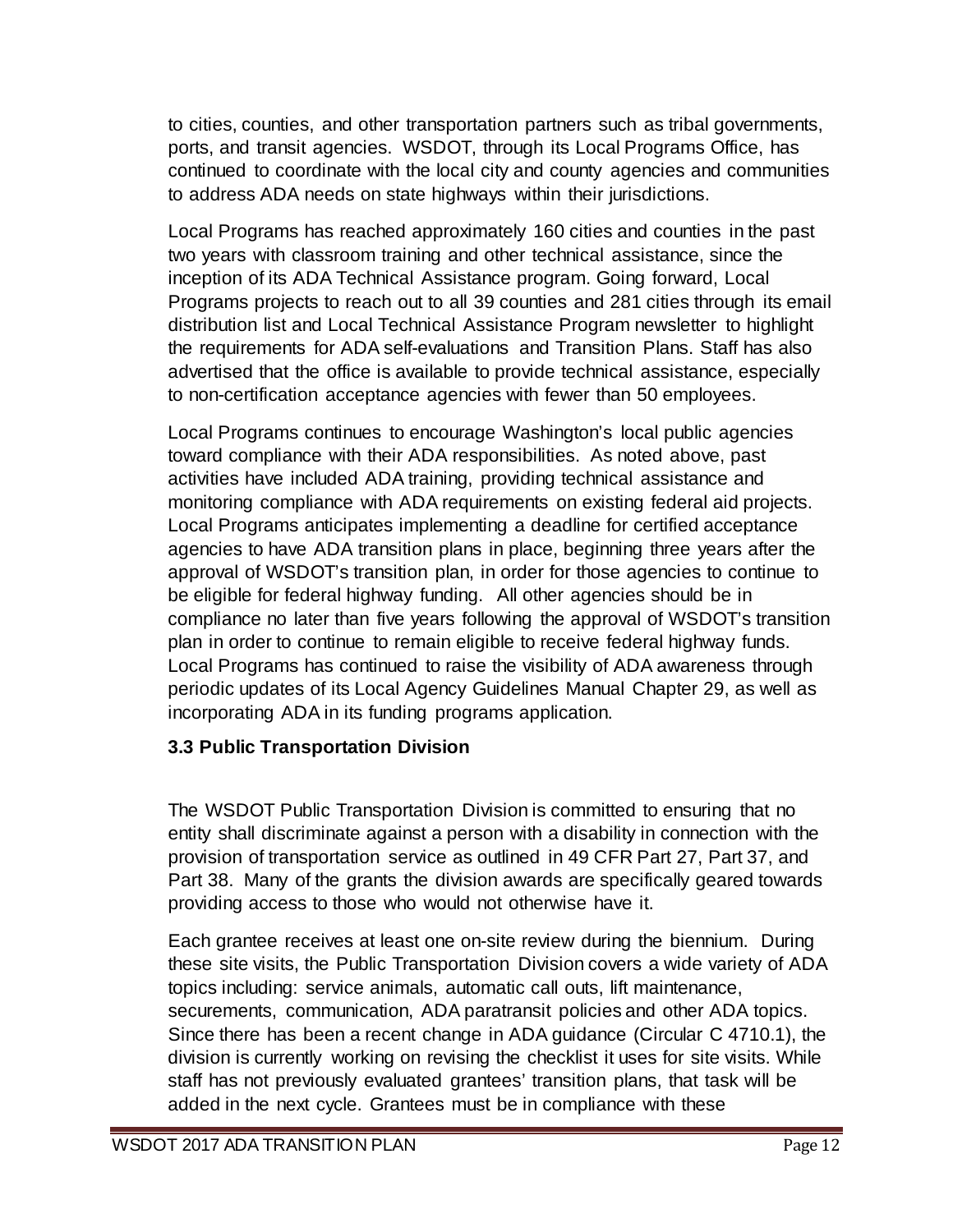requirements or risk being found "not in good standing" and have funds withheld. Additionally, if PTD were to identify any gaps that a grant could help remedy, it would encourage the grantee to apply. For example, the division has made many grants to make shelters and buildings more accessible or to purchase accessible vehicles.

WSDOT Public Transportation Division staff provides training and technical assistance to grantees on topics related to ADA compliance and accessibility. Transit agencies receive technical assistance as a result of an audit finding or based on a direct request. Division staff regularly present at transit agencies and conferences. WSDOT division staff also attend the Annual ADA Transit Conference to participate in discussions with grantees and provide the latest technical assistance. The most common topic of technical assistance is service animal regulations and guidance.

WSDOT Public Transportation Division receives complaints and concerns from the public about transportation services. When the division receives a complaint, a WSDOT staff person follows up with the complainant. During that follow-up phone call, the WSDOT staff person collects basic information and helps determine if that complaint is a civil rights complaint or is otherwise within WSDOT Public Transportation Division's purview. If the complaint is not within the WSDOT purview, staff will connect the person with someone who can help them. Complaints involving ADA issues are forwarded to the ADA Compliance manager at WSDOT Headquarters to be tracked, investigated and resolved.

In addition to collecting complaints that come into the Public Transportation Division, WSDOT also tracks complaints that are reported on a grantees' quarterly progress report. Lastly, WSDOT also ensures each grantee has an up to date paratransit/special needs complaint process. The division requires every grantee to include appeal to WSDOT as one of the steps in their process.

# **3.4 WSDOT Regional Offices**

WSDOT is divided into six geographic regions. Each regional office has staff that is responsible for providing project and engineering guidance and first responses to questions relating to pedestrian accessibility in design or construction projects within their region. Regional staff may also be involved in project level details, design, construction, and work zone issues. It is the responsibility of the project office, within the region, to develop the solutions and ensure correct implementation of new or updated construction projects. Regional design staff are expected to forward proposed "maximum extent feasible" design changes in the public right of way or facility projects to Headquarters to be reviewed and approved by the assigned Assistant State Design Engineer and the ADA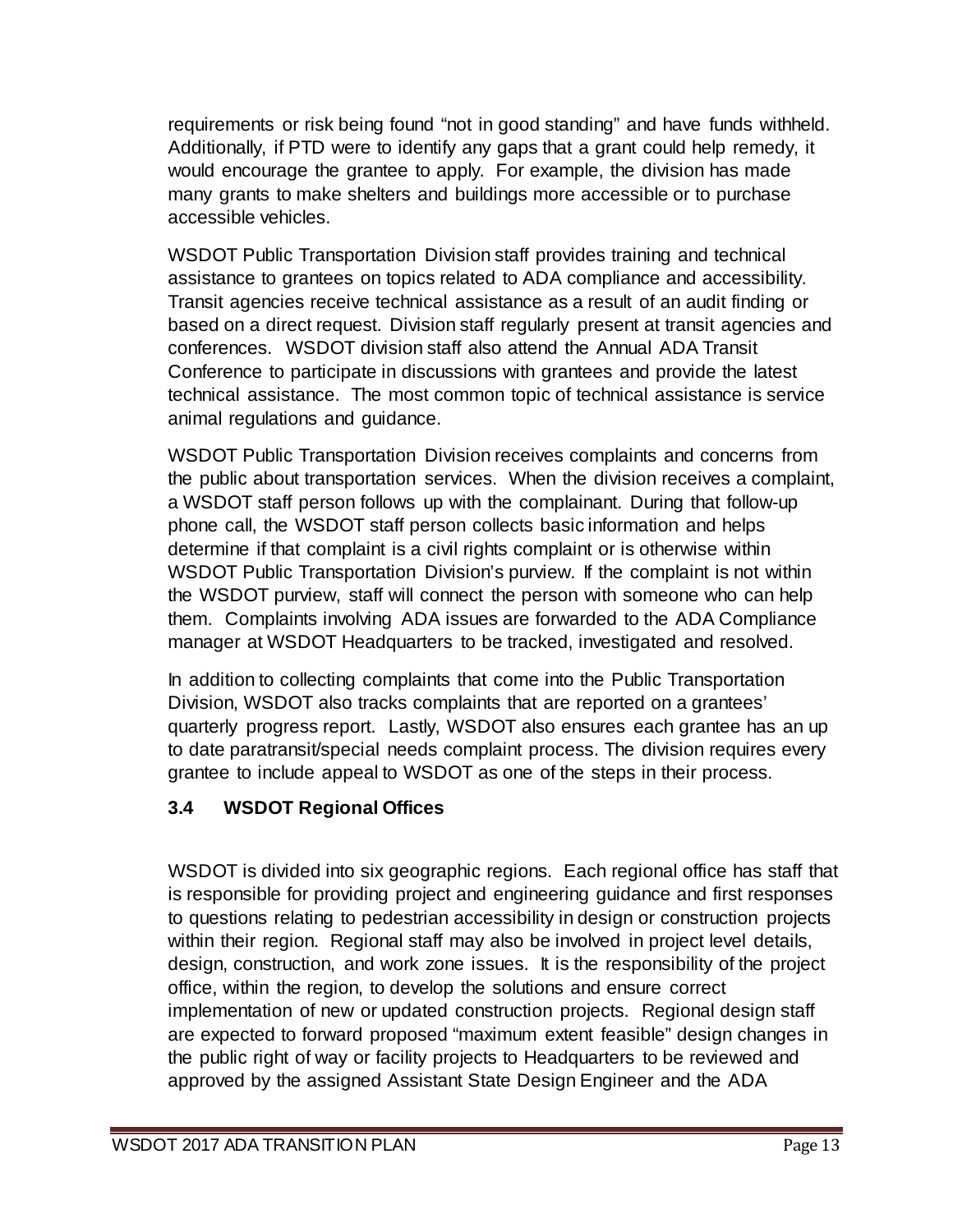Compliance manager. ADA complaints within the regions are forwarded to the ADA Compliance office for tracking, investigation, and resolution.

Region offices also provide updated information, guidance and assistance, when needed, to the Local Programs and Maintenance offices. Regional offices also provide a link to local disability advisory groups to facilitate the exchange of information and feedback on project-level issues.

# **3.5 Facilities**

WSDOT completed its initial transition plan in 1995 and addressed many ADA deficiencies as a result. Since then, the agency has made significant progress toward making its facilities, programs, and services accessible to people with disabilities. A 2013 progress report recorded completion of all noncompliant issues identified by the initial transition plan assessment. WSDOT continues to evaluate ADA compliance as part of its condition assessment process, which is performed every two years, to identify building and site deficiencies at its facilities.

All WSDOT Safety Rest Areas are ADA accessible. A list of Safety Rest Area locations and amenities is located on the [Safety rest area locations page.](http://www.wsdot.wa.gov/Safety/RestAreas/default.htm)

All ADA issues that are identified by facilities will be corrected accordingly.

## **4.0 WSDOT's Plan to Identify and Address ADA Features in Public Rights of Way**

## **4.1 Self-Evaluation and Data Collection**

WSDOT began a statewide self-evaluation of its public right of way facilities in 2009 to inventory pedestrian facilities. The ADA feature data was stored in the agency's ADA Features Database. The initial phase of field data collection concluded in 2012.

The following phase of the self-evaluation data collection utilized the State Route Video Log Application, known as SRView, to review locations to add to the inventory. The data collected via SRView is identified as inventoried and needing measurement.

The SRView data was added to the ADA Features Database and is presented in the [WSDOT self-evaluation data](http://www.wsdot.wa.gov/publications/fulltext/access/WSDOTSelfEvaluationData.xlsx) (xlsx). This data can be queried in a number of ways to identify problematic locations (e.g., missing ramps, heaved sidewalk panels, objects blocking sidewalk access, etc.)

As WSDOT moves forward with the implementation of this transition plan, during the scoping and design phase of projects, ADA features evaluated in the field will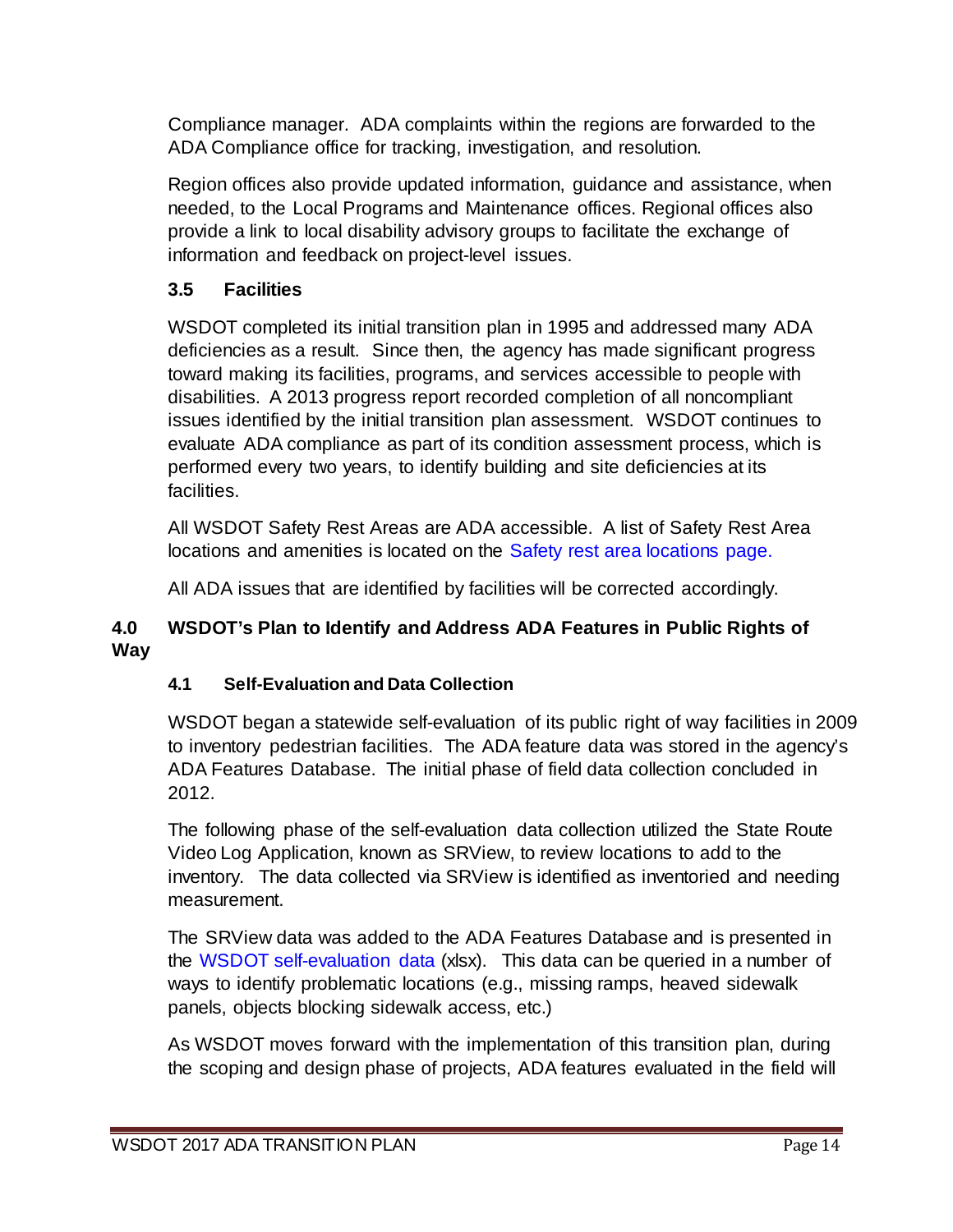be compared to the self-evaluation inventory and, as necessary, added to the ADA Features Database.

In the construction phase, special provisions have been developed to require contractors to collect and certify newly constructed ADA feature measurements. These measurements will be added to the inventory in the ADA Features Database. The self-evaluation spreadsheet is a needs-based spreadsheet. The column "Sched. Fiscal Year" refers to an analysis related to the pavement deterioration models or whether or not it was part of a section planned for paving in the 15-17, 17-19 or 19-21 biennia. It is intended to provide an estimation of when the feature might be addressed. Updated analysis will be conducted to identify non-compliant features and when they are likely to be addressed.

ADA features collected include APS signals, crosswalks, bridge end ramps, curb ramps, detectable warning surfaces, driveways, edge protection, handrails, rest areas, pedestrian bridges, shared use pathways, walkways, islands, ADA parking areas, rail crossings, sidewalks, and stairways.

For information to interpret the self-evaluation data, see the *[ADA non-compliance](http://www.wsdot.wa.gov/publications/fulltext/access/ADACodesanddictionary.pdf)  [codes and ADA Data Dictionary](http://www.wsdot.wa.gov/publications/fulltext/access/ADACodesanddictionary.pdf)* (pdf)*.*

WSDOT has also identified the methodology for continued data collection for the self-evaluation and a list of scheduled ADA improvements into the next biennium.

#### [2017-2020 ADA Improvement Schedule](http://www.wsdot.wa.gov/publications/fulltext/access/2017-2020ADAImprovementschedule.pdf) (pdf)

#### **4.2 Right of Way – Removal of Barriers**

Within WSDOT's traditional planned paving projects, curb ramp barriers will be removed, pedestrian push buttons will be made accessible, and sidewalks will be evaluated for spot improvements. An inventory listing outlining the location, detailed modification, planning date, and planning level cost estimate is found in the [WSDOT self-evaluation data](http://www.wsdot.wa.gov/publications/fulltext/access/WSDOTSelfEvaluationData.xlsx) (xlsx).

WSDOT uses the design standards adopted in the WSDOT Design Policy Manual and the 2005 PROWAG.

Proposed projects in the public rights of way must address ADA compliance as described in the WSDOT Design Manual. Regardless of which public agency has jurisdiction within the right of way, the public agency is that is sponsoring the project is responsible for ensuring ADA compliance is addressed on its project.

On all state **routes** outside of incorporated cities and on those with limited access within incorporated cities, jurisdiction remains with the state unless modified by a maintenance agreement.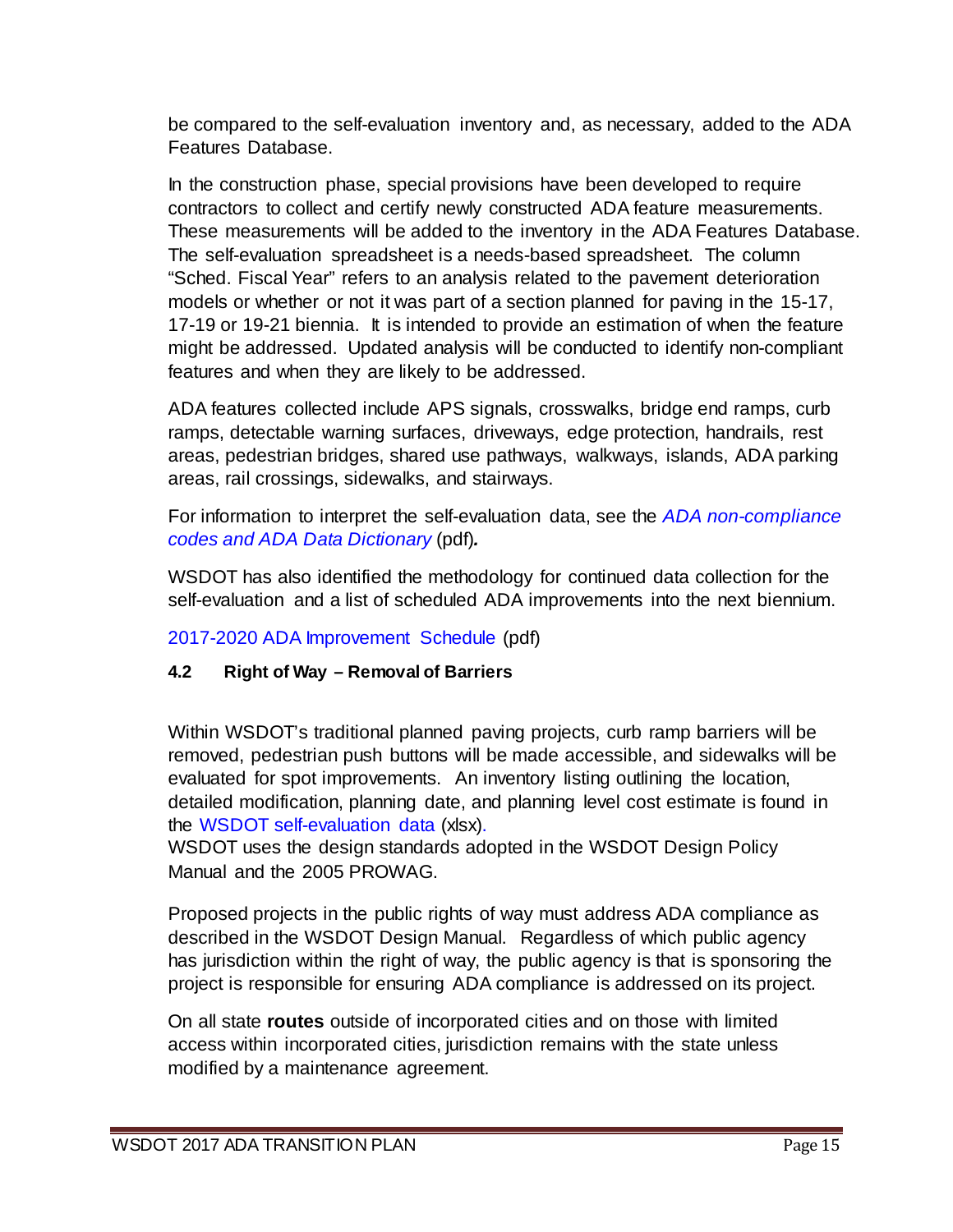When project work occurs on a managed access state route inside an incorporated city that has jurisdiction beyond the curbs (RCW 47.24.020), pedestrian facilities are designed using the city design standards adopted in accordance with RCW 35.78.030 and the most current ADA requirements.

## **4.3 Prioritized Barrier Removal Plan**

In addition to traditional planned paving projects, WSDOT has developed a method for prioritizing barrier removal projects based on public input and consistent with federal requirements (28 CFR §35.150(d)(2)) as follows:

Highest Priority

- Priority identified through public input or complaints received, and
- Areas with high concentrations of populations with disabilities (based on Census data),
- Intersections and roadway segments serving facilities including:
	- o Government offices
	- o Public schools
	- o Hospitals, health clinics and health centers
	- o Transit Facilities (includes bus stops and transit stations)

Second Highest Priority

- Areas with medium/mid-range concentrations of populations with disabilities (based on Census data),
- Intersections and roadway segments serving facilities including:
	- o Public housing
	- o sports arenas
	- o licensing offices
	- o libraries
	- o shopping malls
	- o supermarkets
	- o strip retail centers
	- o other major employment sites

Third Highest Priority

- Areas with lower/low-range concentrations of populations with disabilities (based on Census data),
- Intersections and roadway segments serving facilities including: **Industrial areas**
- Other areas not classified as high or medium priority
	- WSDOT's prioritization methodology and definitions of the terms used in prioritizing barriers for repair can be found in the Barrier [Prioritization Methodology](http://www.wsdot.wa.gov/publications/fulltext/access/BarrierPrioritizationMethodology.pdf) (pdf).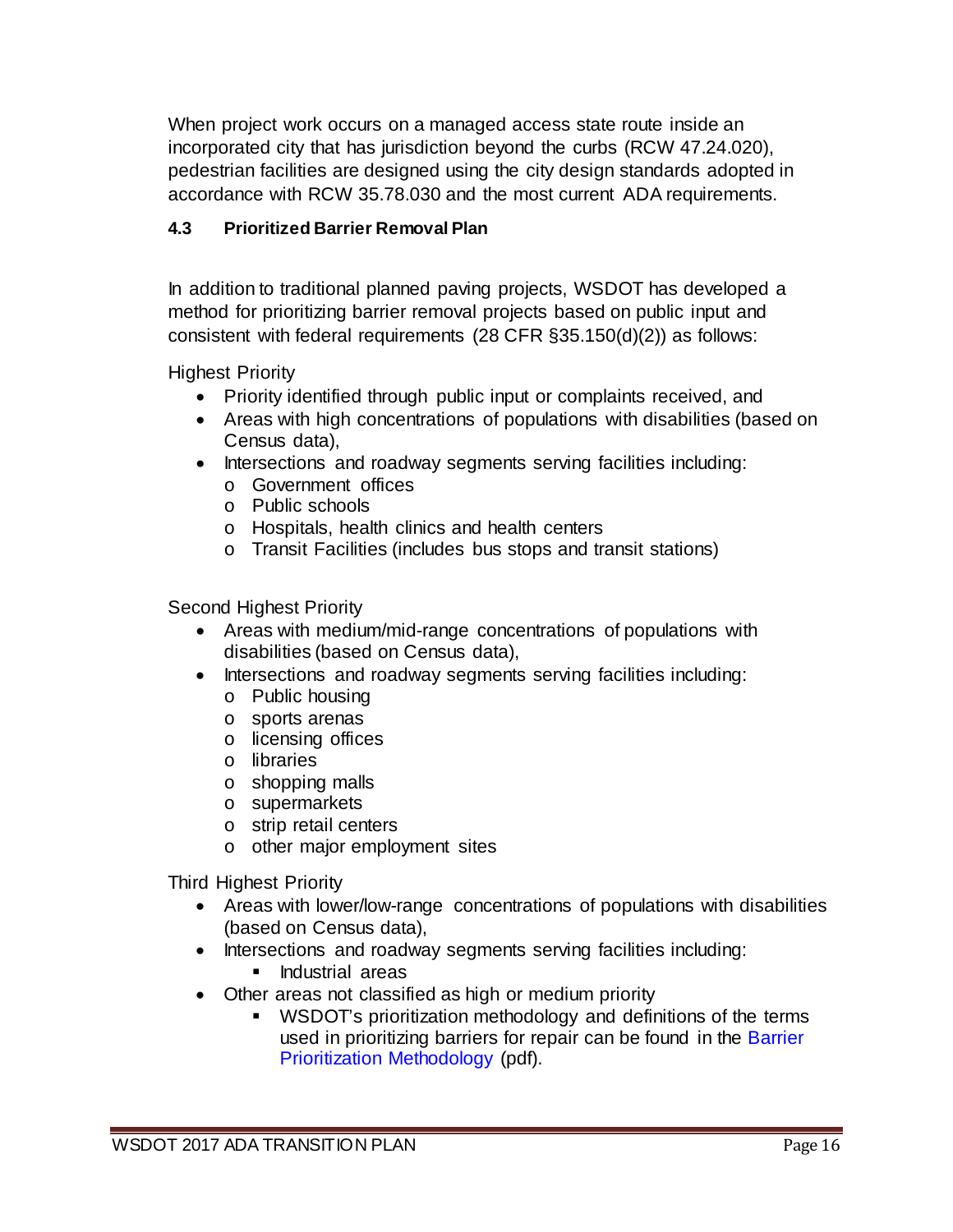ADA Features will be made accessible in accordance with the [WSDOT](http://www.wsdot.wa.gov/publications/manuals/fulltext/M22-01/1510.pdf) Design Manual Policy [\(Chapter](http://www.wsdot.wa.gov/publications/manuals/fulltext/M22-01/1510.pdf) 1510) (pdf) which incorporates *2005 Revised Draft Guidelines for Accessible Public Rights-of-way* guidance.

For further information regarding WSDOT ADA projects that are planned and programmed, please see the [Statewide Transportation Improvement Program](https://www.wsdot.wa.gov/LocalPrograms/ProgramMgmt/STIP.htm)  [\(STIP\) webpage.](https://www.wsdot.wa.gov/LocalPrograms/ProgramMgmt/STIP.htm) The STIP documents are updated frequently. If you do not find an area of concern listed in the STIP documents, or require additional assistance, please contact our ADA office via email at [wsdotada@wsdot.wa.gov](mailto:wsdotada@wsdot.wa.gov) or by calling toll free 855-362-4ADA (4232).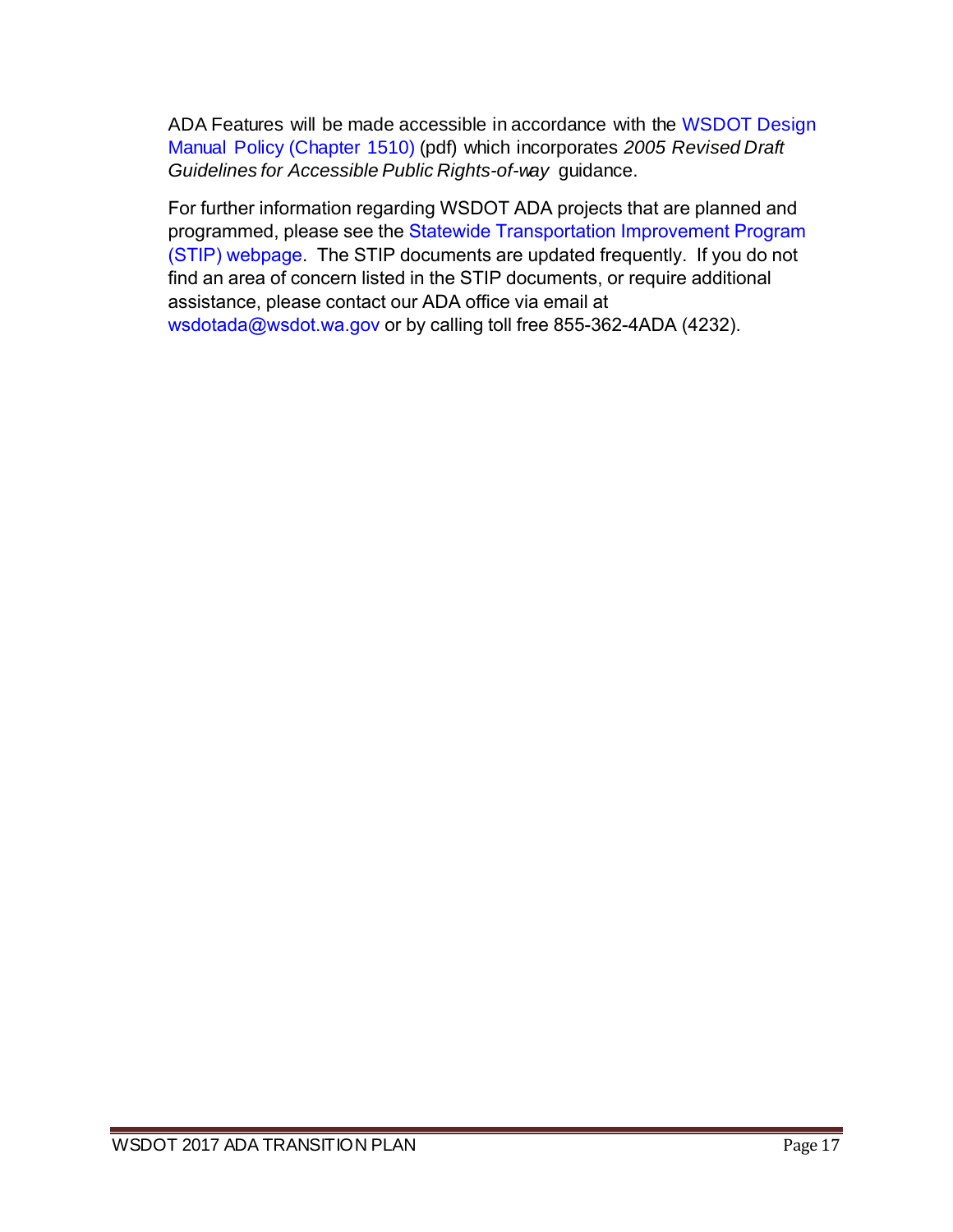## **II. Transition Plan Details for Washington State Ferries**

#### **1.0 Terminals**

Washington State Ferries continues its commitment to providing equal access to people with disabilities throughout the fleet and ferry terminals.

In the next biennium, major capital improvements are funded and slated to occur at the Orcas Island and Bainbridge Island terminals. Large-scale multimodal terminal projects are in the design phase for the Colman Dock and the Mukilteo terminals located in Seattle. Both projects will have significant ADA-related improvements.

WSF held one public meeting in 2016 regarding the Colman Dock remodel. Disability advocates, mobility trainers, known disabled passengers that use Colman Dock, and interested citizens attended the initial meeting to discuss the building plans and changes to the pedestrian access routes both during and after construction. Similar outreach events are planned for 2017. Public meetings will also be scheduled to invite public input regarding the new Mukilteo terminal.

Maintenance and preservation projects at WSF terminals throughout the system are ongoing and frequent. Accessibility considerations are a part of normal practice in developing project scope. The ADA Compliance manager is frequently consulted regarding ADA issues and complaints. The ADA office has one ADA coordinator, on staff in the WSF Headquarters in Seattle to facilitate quick resolution of ADA issues.

See the [Terminal modernization](http://www.wsdot.wa.gov/publications/fulltext/access/WSFBarrierRemovalSchedule2017.pdf) and ADA improvements (pdf) scheduled for the next biennium.

#### **2.0 Vessels**

Accessibility standards for WSF-operated vessels are governed by the Passenger Vessel Regulations (49 CFR §39). These regulations provide details on how a passenger vessel operator, like WSF, must provide service to passengers with disabilities.

The Visual Paging System Program Pilot was initiated in summer 2011 on the Seattle – Bainbridge Island Route. Two pilot project vessels, M/V *Tacoma* and M/V *Wenatchee* were outfitted with visual paging equipment that displays all overhead announcements onto screens placed throughout the passenger cabin, providing important travel-related information to passengers who are deaf or hard of hearing.

Since the VPS Program Pilot was initiated, a total of 12 vessels in four different classes have had visual paging systems installed, along with extensive training given to both licensed and unlicensed deck personnel on how to effectively operate the system.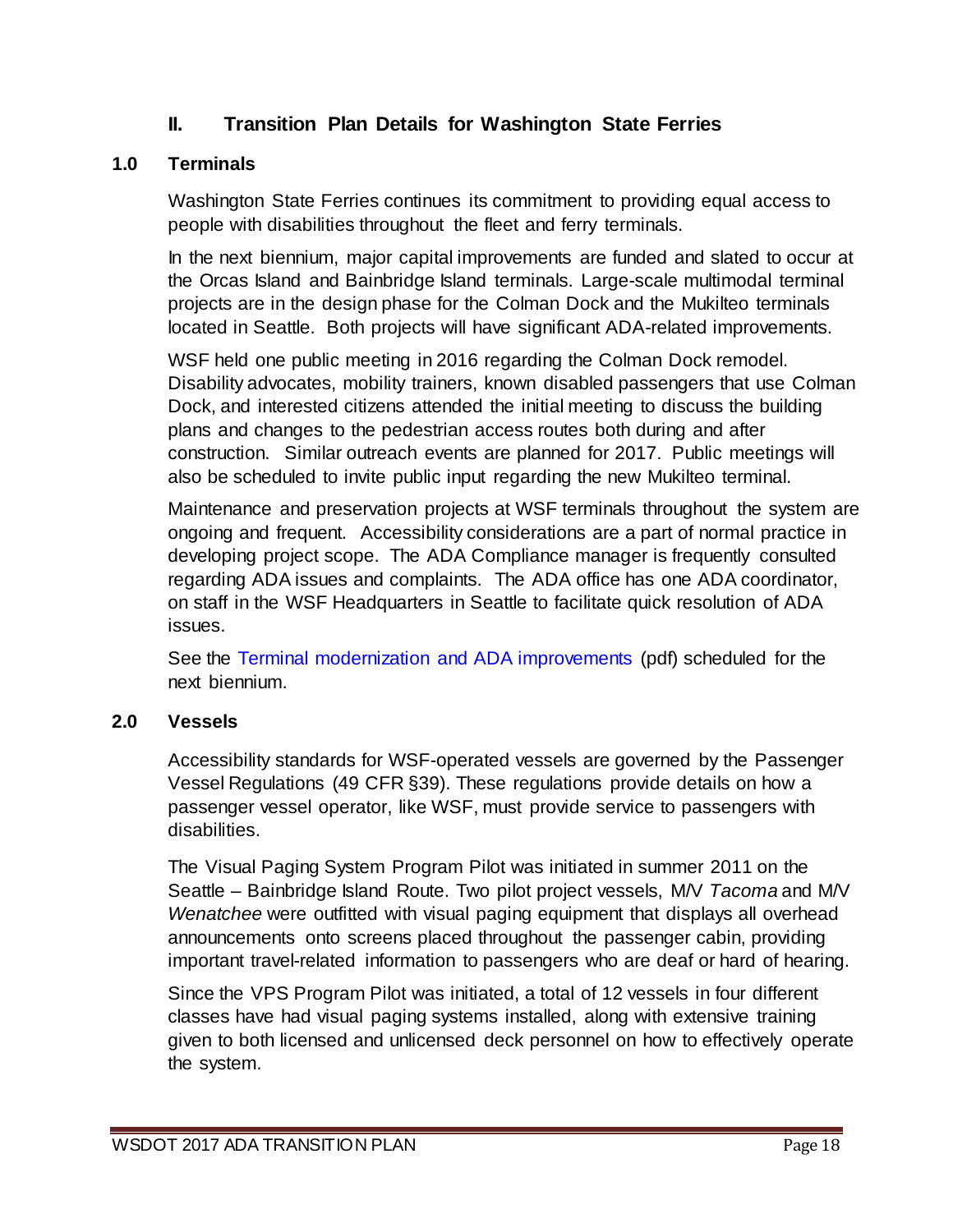Seven terminals that have capacity for screen placement are receiving visual paging screens (two screens are already present at Seattle – Colman Dock). These seven terminals include Edmonds, Clinton, Mukilteo, Vashon, Port Townsend, Friday Harbor and Kingston.

Currently, the WSF Visual Paging System is still the only program of its kind in the world. In our ongoing efforts to insure compliance and accessibility, WSDOT will expand the installation of the Visual Paging System throughout the WSF system.

## **3.0 WSF Accessibility Advisory Committee (AAC)**

The Accessibility Advisory Committee is comprised of both internal members and five members of the disability community. Internal AAC members include representatives from both terminal and vessel engineering, the ADA coordinator, the ADA Compliance manager and representatives from both terminal and vessel operations and a representative safety officer.

The AAC was established as part of an ongoing partnership between WSF and the disability community to ensure its terminals, vessels and services are accessible to persons with disabilities. The AAC assists WSF in connecting with internal and external stakeholders in the ferry service area. The ACC provides input to WSF in order to incorporate accessibility issues and planning into project design, renovations, and construction as they relate to the terminals, vessels and operations.

WSDOT recognizes that the members of the ACC are not just ferry users but also use many of WSDOT's facilities. Going forward, WSDOT intends to expand the role of the ACC to advise WSDOT on the effectiveness of the entire scope of services and facilities provided by WSDOT, including barrier removal and accessibility improvements throughout the state.

#### **4.0 Customer Service**

Customer complaints are most often received through the WSF Customer Service department. When it appears there may be an ADA violation or issue, Customer Service then forwards the complaints to the ADA coordinator and ADA Compliance manager. The ADA coordinator will track, investigate and resolve the complaint in accordance with WSDOT policy. Customer Service also forwards other types of complaints for informational purposes, even for issues handled by Customer Service. While many of the complaints from passengers with disabilities are related to customer service rather than the person's disability, the ADA coordinator and Customer Service representatives work together closely to determine the best course of action. The departments work together to ensure that passengers with disabilities receive the same excellent customer service WSF strives to provide to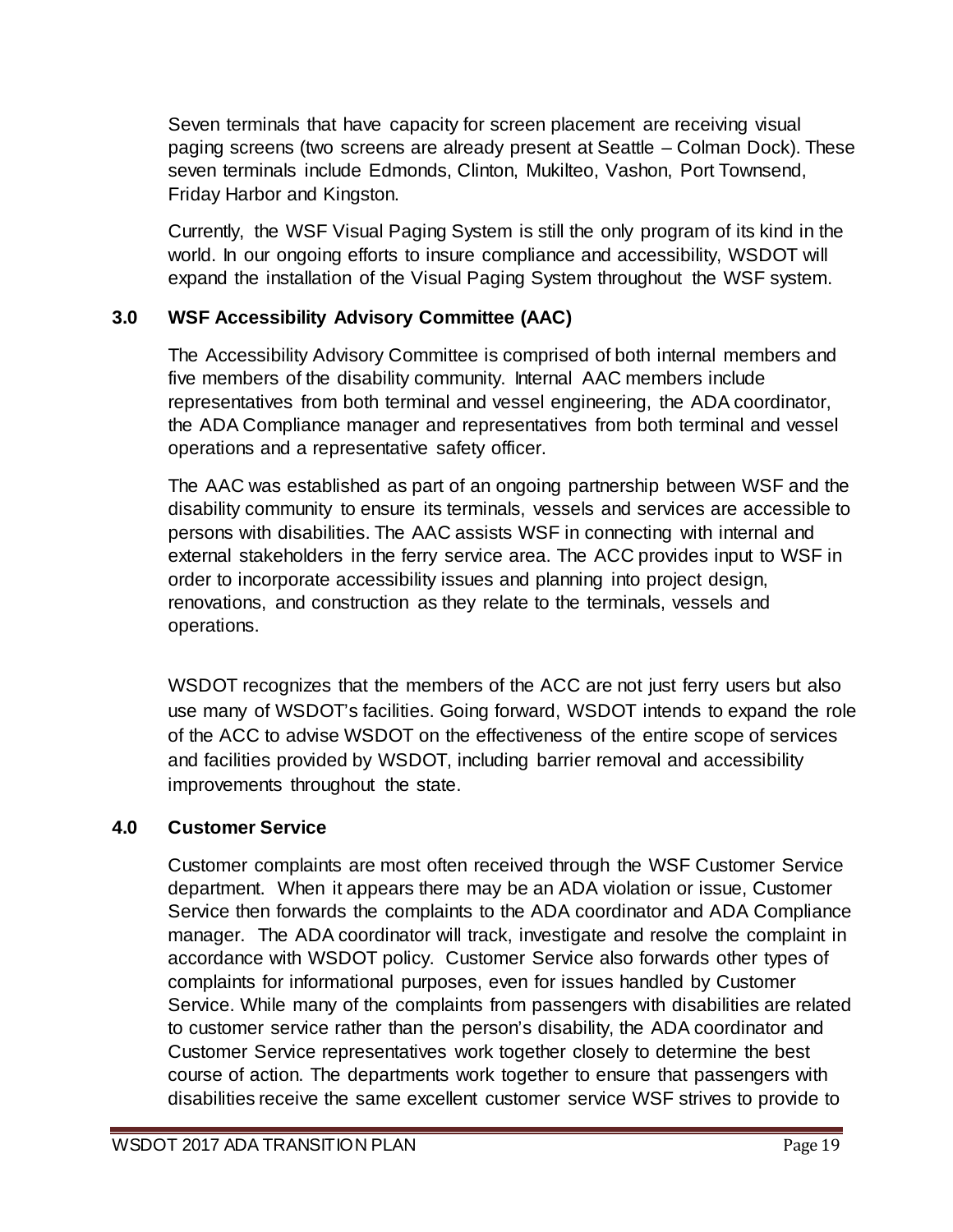all customers, while also taking into account specific equal access issues that may only impact customers with disabilities.

WSF customers with an ADA Grievance use the same process as WSDOT customers. The WSDOT ADA Grievance procedure is outlined here: [ADA](http://www.wsdot.wa.gov/publications/fulltext/access/ADAGrievanceprocedure.pdf)  [Grievance Procedure](http://www.wsdot.wa.gov/publications/fulltext/access/ADAGrievanceprocedure.pdf) (pdf)

WSF has published a brochure for the public titled "Our Commitment to [Accessibility"](http://www.wsdot.wa.gov/publications/fulltext/access/WSDOTCommitmenttoAccessibility.pdf) (pdf). This brochure is distributed throughout the WSF vessels and terminals and is frequently used as a customer service resource. The brochure outlines the accessibility features at all terminals and on all vessels. This information includes, but is not limited to, accessibility of restrooms in the passenger cabin and on the car deck; the number of accessible elevators; galley accessibility and available dining areas; and proximity of parking lots and drop-off areas to the terminals. It also explains specific WSF procedures and policies; for example, policies on service animals and discounted fares. Lastly, the brochure outlines the ADA grievance procedure.

## **III. ADA Transition Plan Updates**

WSDOT is developing a comprehensive inventory of pedestrian facilities on state routes, as well as within building facilities, including ferry terminals and vessels. WSDOT's future updates to the ADA Transition Plan for the public rights of way and WSF will include progress updates regarding the plan's data. Status updates will continue relating to public-use facilities, ferry vessels and terminals with the submittal of WSDOT's annual Equal Employment Opportunity Assurances report.

As public right of way data is prioritized, WSDOT will provide yearly status updates to FHWA in the same manner it does with other iterations of its ADA Transition Plan. These updates will document progress on improving ADA accessibility statewide, including WSDOT's plan for installation of accessible pedestrian signal buttons with audible and vibrotactile (vibrating button) indicators, and will outline future improvements to be undertaken.

The construction and improvement schedule may be altered at WSDOT's discretion, based on changes in guidance from the United States Access Board, federal policy, and/or WSDOT policy. WSDOT's former and current transition plans are available to the public through our public website or by request to the ADA Compliance Office.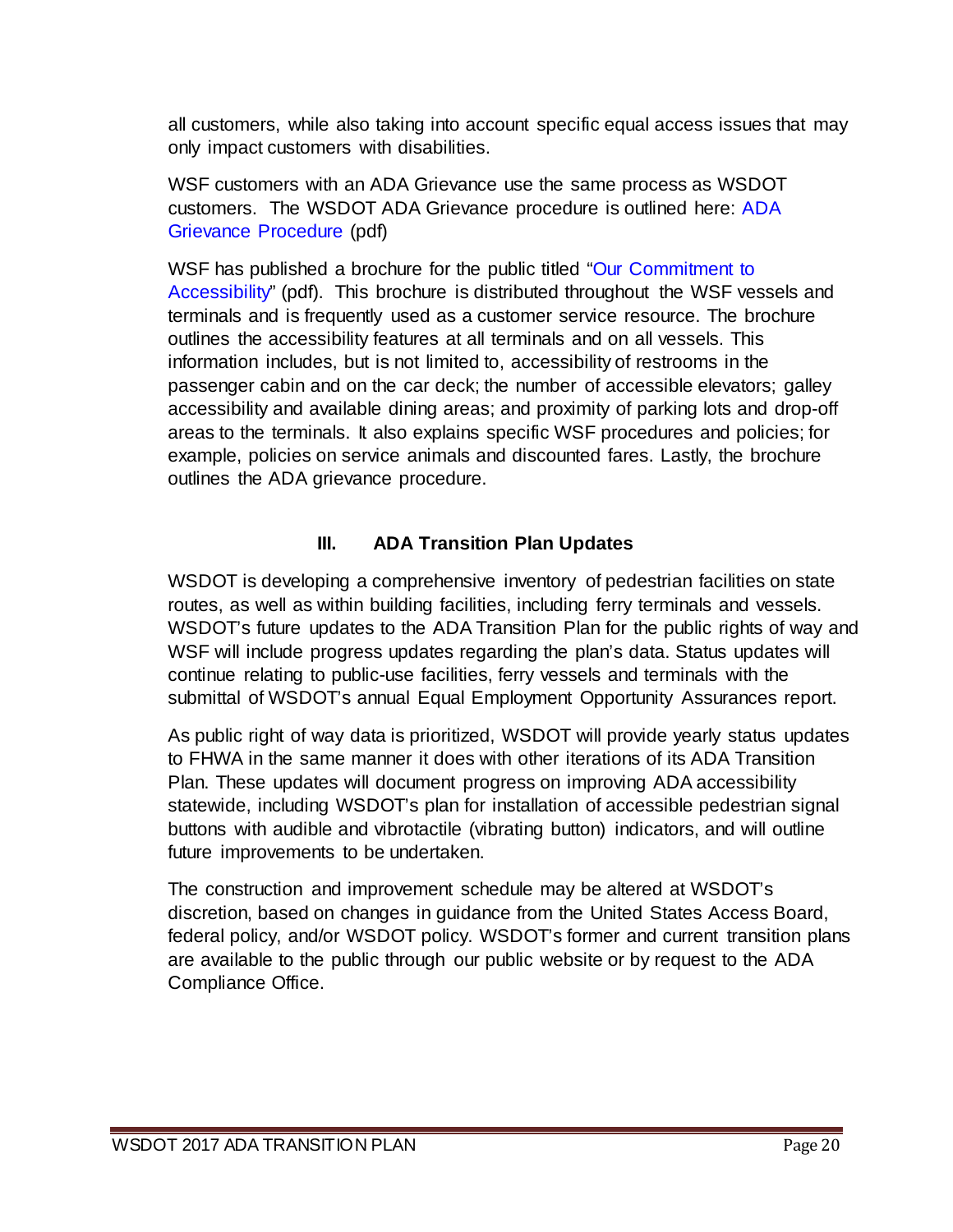### **IV. CONCLUSION**

While WSDOT aspires to ensure all of its public right of way and facilities are readily accessible, it is rare that any entity's facilities are completely accessible without making some ongoing improvements. Therefore, based on the results of the self‐evaluation, WSDOT will continue to initiate improvements to the features of its public right of way system, as well as throughout WSF terminals and vessels, using the department's various policies outlined in the Design Manual. The standards are evolving along with applicable regulations as the needs of the community are better understood. These design standards also reference and incorporate industry guidance and best practices established by the American Association of State Highway and Transportation Officials, the *Manual on Uniform Traffic Control Devices*, the *Public Right of Way Accessibility Guidelines*, and other applicable guidelines. WSDOT will also incorporate input from the Accessibility Advisory Committee (ACC) and the ADA Complaint process.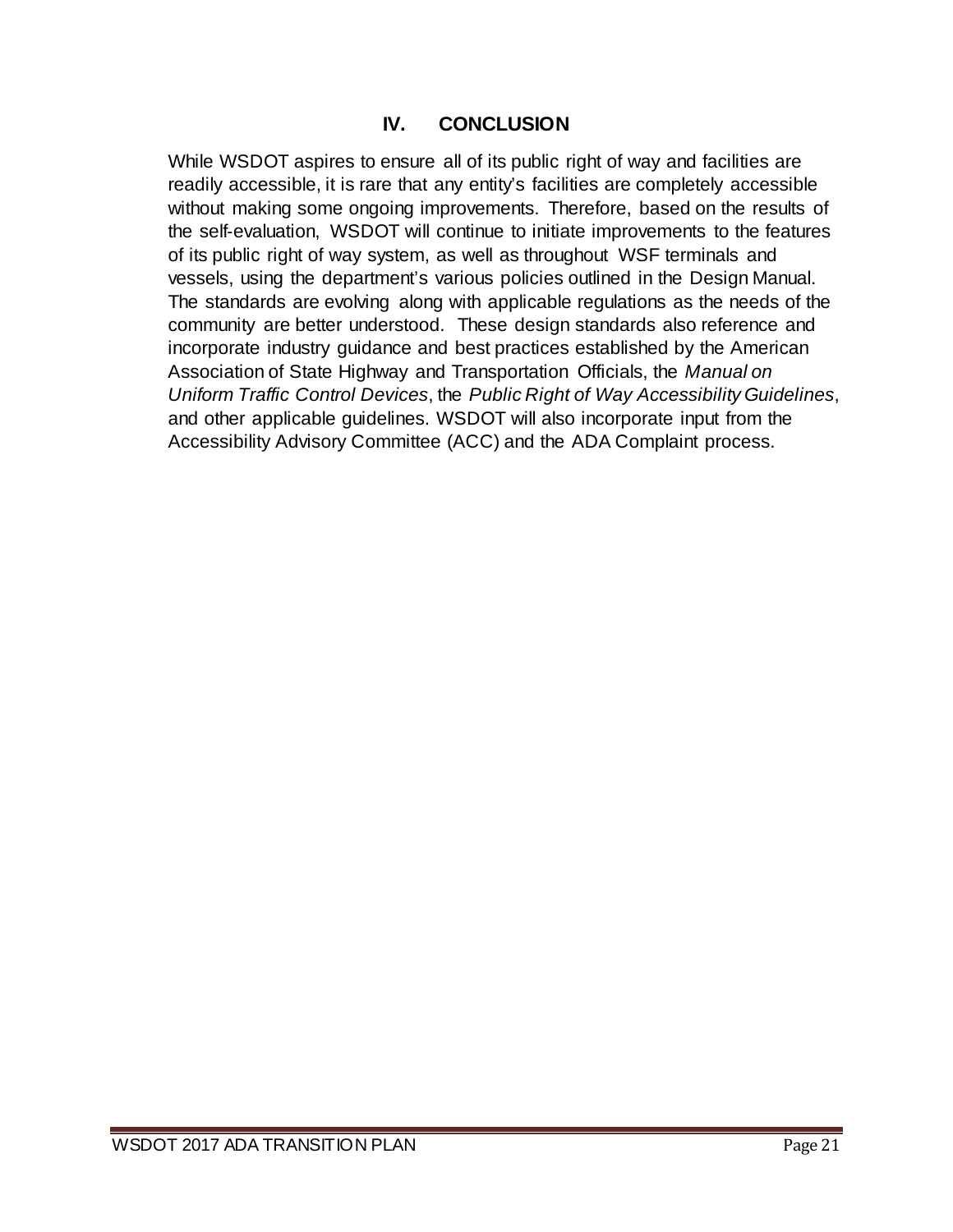#### **Glossary**

**Accessible:** Describes a site, building, facility, or portion thereof that complies with the Americans with Disabilities Act.

**Accessible Pedestrian Signal (APS):** A communication device located at traffic signals allowing for pedestrian walk phases using non-visual cues such as, audible tones, vibrotactile features or auditory announcements.

**Accessible Route:** An unobstructed, continuous route for pedestrian travel along a public sidewalk, crosswalk or ramp.

**ADA Accessibility Guidelines (ADAAG):** Also known as the 2010 ADA Standards for Accessible Design, contains the scoping and technical requirements for accessibility to buildings and facility sites.

**Alteration:** A change to a facility within the public rights of way which may affect access, circulation or use. See Appendix 6.3 for further explanation and examples of alterations related to resurfacing and maintenance.

**Blended Curb Transition:** A curb ramp where the sidewalk is blended into or flush with the street.

**Civil Rights Act of 1991:** To amend the Civil Rights Act of 1964 to strengthen and improve Federal Civil Rights laws, to provide for damages in cases of intentional employment discrimination, to clarify provisions regarding disparate impact actions, and for other purposes.

**Code of Federal Regulations (CFR):** An annual codification of the general and permanent rules published in the Federal Register by the executive departments and agencies of the Federal Government.

**Cross Slope:** The slope that is perpendicular to the direction of travel. (See running slope)

**Crosswalk:** A designated, marked pedestrian path across a roadway.

**Curb:** A vertical or rolled transition from the roadway or gutter to the sidewalk or planting strip.

**Curb Ramp:** A short ramp cutting through a curb or built up to it.

**Detectible Warning:** A standardized surface feature built in or applied to a walking surface or other elements along a public access path to warn visually impaired persons of a hazard.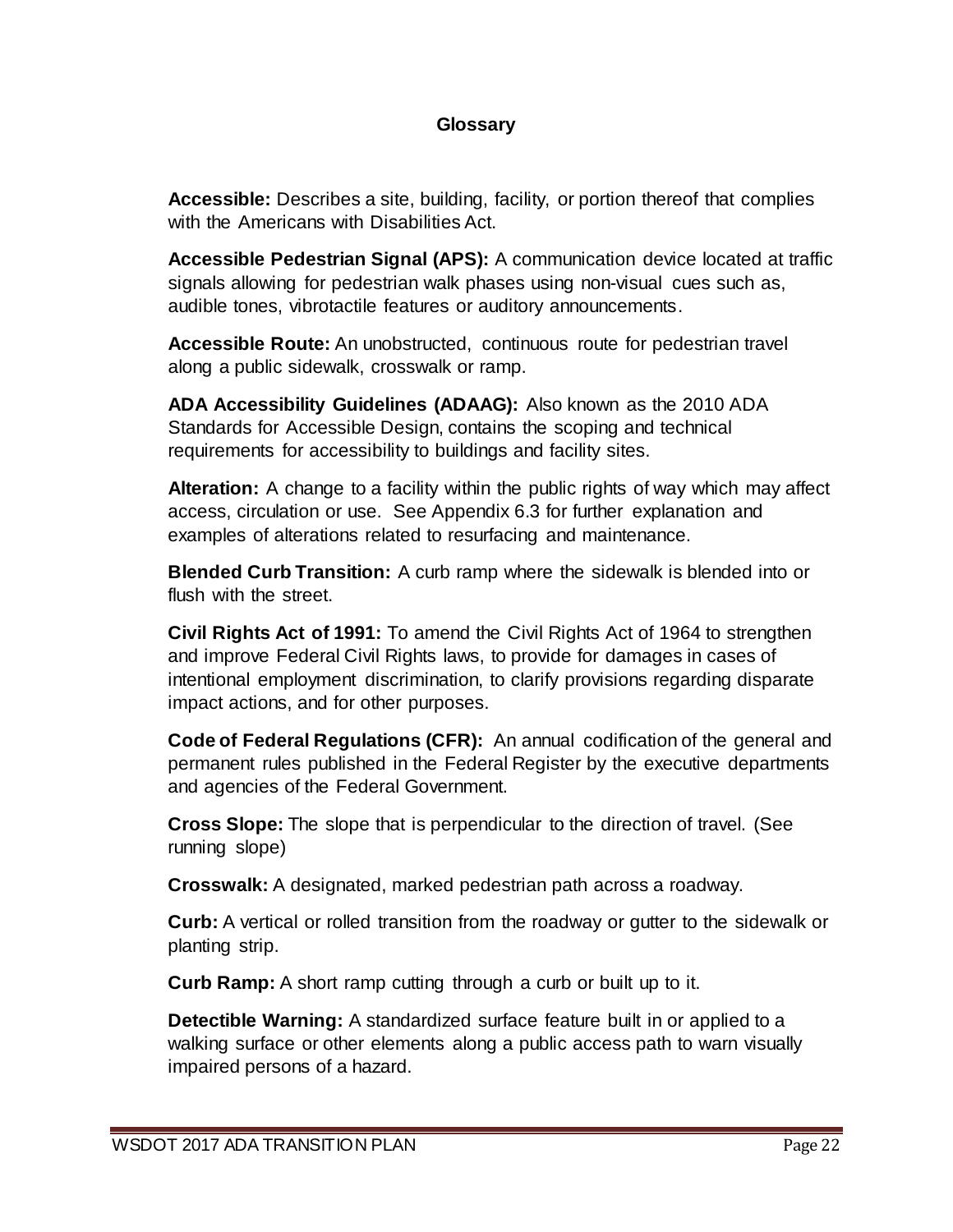**Driveway:** A vehicular path serving as an access point to public roadway from adjacent properties.

**Egress:** A continuous and unobstructed way of exit travel from any point in a building or facility to a public way. A means of egress comprises vertical and horizontal travel which may include doorways, corridors or ramps.

**Element:** An architectural or mechanical component of a facility, space, site or public rights-of-way.

**Facility:** All or any portion of buildings, structures, site improvements, equipment, roads, walks, passageways, parking lots or other real or personal property located on a public rights-of-way.

**Federal Highways Administration (FHWA):** Provides stewardship over the construction, maintenance and preservation of the nation's highways, bridges and tunnels.

**Grade:** The slope that is parallel to the direction of travel expressed as a ratio of rise to run, usually expressed in percent.

**Locator Tone:** A repeating audio cue which identifies the location of a pedestrian push button.

**Parallel Curb Ramp:** A system of two sloped ramps that run parallel to the curb line from a common lower landing which is approximately level with the street.

**Pedestrian Access Route (PAR):** Any walk or path intended for pedestrian movement or activity.

**Perpendicular Curb Ramp:** A curb ramp with a main slope running perpendicular to the curb line. May include one or more flared side slopes.

**Public Rights of way (ROW or R/W):** A type of easement granted or reserved over the land for transportation purposes, this can be for highway, public footpath, bike trails or electrical transmission lines.

**Ramp:** A sloped portion of walkway with a running slope greater than 1:20 or 5 percent.

**Running Slope:** The slope which is parallel to the direction of travel expressed as a ratio of rise to run, usually expressed in percent.

**Sidewalk:** The portion within the public rights of way which is improved for use by pedestrians.

**Signage:** Displayed verbal, symbolic, tactile, and pictorial information.